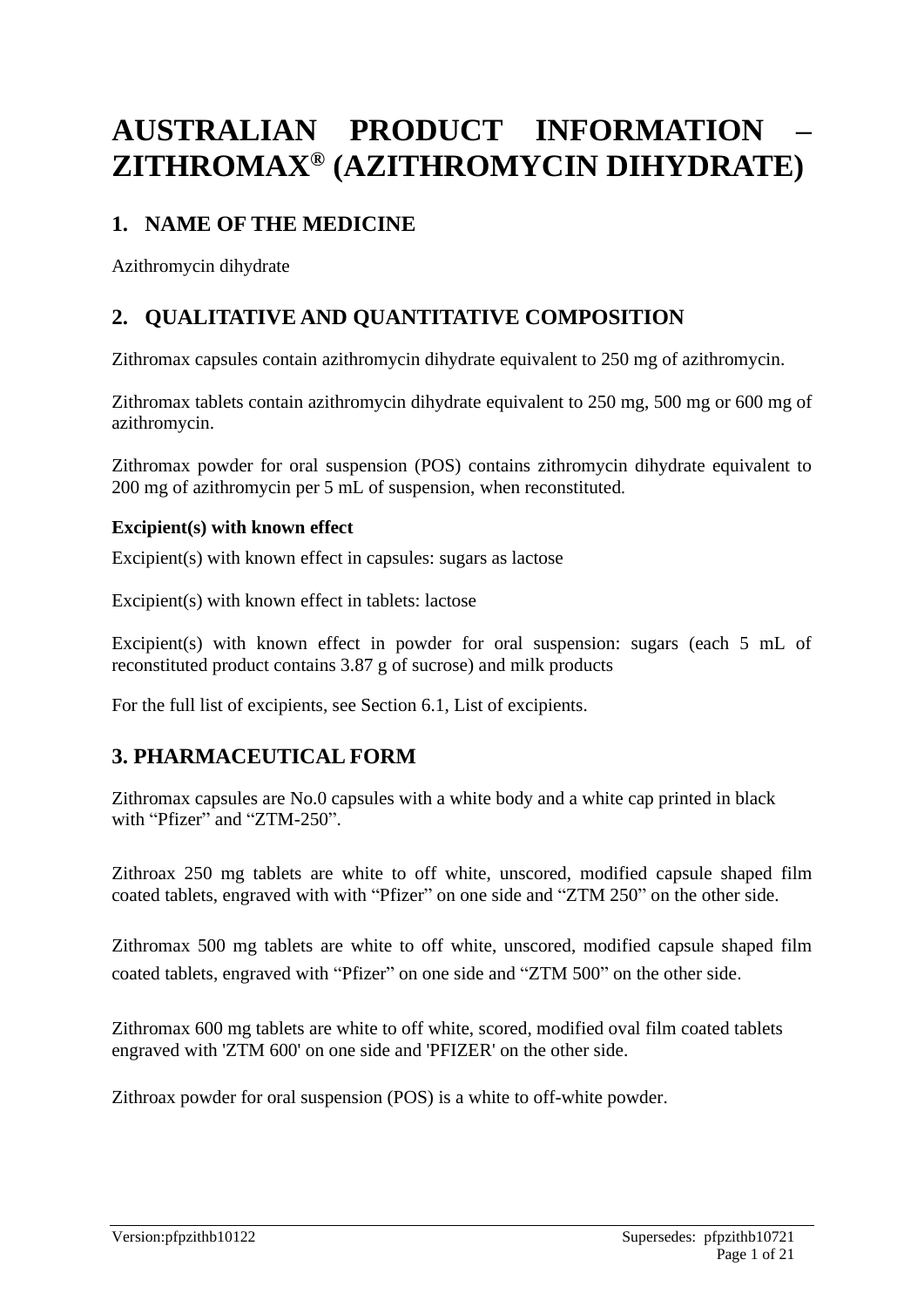# **4. CLINICAL PARTICULARS**

### **4.1 Therapeutic indications**

Azithromycin is indicated for use in adults for the treatment of the following infections of mild to moderate severity:

#### **Lower respiratory tract infections:**

Acute bacterial bronchitis due to *Streptococcus pneumoniae, Haemophilus influenzae* or *Moraxella catarrhalis*.

Community acquired pneumonia due to *Streptococcus pneumoniae* or *Haemophilus influenzae* in patients suitable for outpatient oral treatment.

Community acquired pneumonia caused by susceptible organisms in patients who require initial intravenous therapy. In clinical studies efficacy has been demonstrated against *Chlamydia pneumoniae, Haemophilus influenzae, Legionella pneumophilia, Moraxella catarrhalis, Mycoplasma pneumoniae, Staphylococcus aureus* and *Streptococcus pneumoniae*.

#### **Upper respiratory tract infections:**

Acute sinusitis due to *Streptococcus pneumoniae* or *Haemophilus influenzae*.

Acute Streptococcal pharyngitis. Note: Penicillin is the usual drug of choice in the treatment of Streptococcus pyogenes pharyngitis, including the prophylaxis of rheumatic fever. Azithromycin appears to be almost as effective in the treatment of Streptococcal pharyngitis. However, substantial data establishing the efficacy of azithromycin in the subsequent prevention of rheumatic fever are not available at present.

#### **Uncomplicated skin and skin structure infections:**

Uncomplicated infections due to *Staphylococcus aureus, Streptococcus pyogenes* or *Streptococcus agalactiae*. Abscesses usually require surgical drainage.

#### **Sexually transmitted diseases: Uncomplicated urethritis and cervicitis due to** *Chlamydia trachomatis.*

Note: At the recommended dose azithromycin cannot be relied upon to treat gonorrhoea or syphilis. As with other drugs for the treatment of non-gonococcal infections, it may mask or delay the symptoms of incubating gonorrhoea or syphilis. Appropriate tests should be performed for the detection of gonorrhoea or syphilis and treatment should be instituted as required.

Azithromycin is also indicated for the treatment of *Chlamydia trachomatis* conjunctivitis and trachoma.

Azithromycin is also indicated for the prevention of infection due to *Mycobacterium aviumintracellulare* complex (MAC) disease, when used as the sole agent or in combination with rifabutin at its approved dose, in adults and children aged more than 12 years with HIV infection and CD4 cell count less than or equal to 75 cells/µL (see Section 4.4 Special warnings and precautions for use). Disseminated infection due to *Mycobacterium avium-*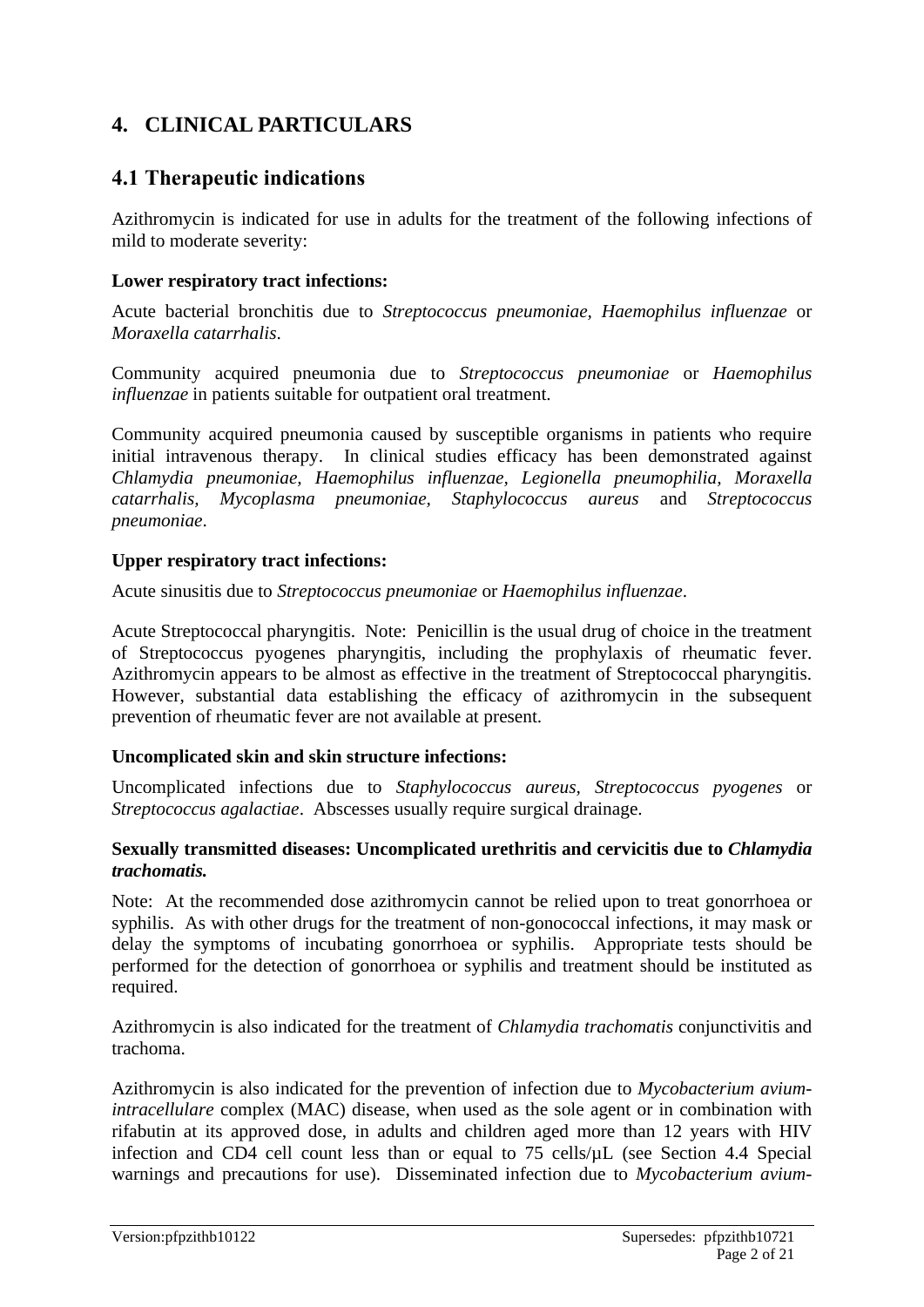*intracellulare* complex should be excluded by a negative blood culture prior to commencement of therapy.

Azithromycin is indicated for use in children for the treatment of the following infections:

#### **Acute Streptococcal pharyngitis/tonsillitis:**

Note: Penicillin is the usual drug of choice in the treatment of *Streptococcus pyogenes* pharyngitis, including the prophylaxis of rheumatic fever. *The 20 mg/kg azithromycin dose appears to be as effective as penicillin in the treatment of Streptococcal pharyngitis*. However, substantial data establishing the efficacy of azithromycin in the subsequent prevention of rheumatic fever are not available at present.

#### *Chlamydia trachomatis* **conjunctivitis and trachoma in children 12 months or older.**

### **4.2 Dose and method of administration**

#### **Dosage**

Azithromycin should be given as a single daily dose.

Tablets and POS may be taken with food.

Administration of capsules with or following a meal significantly reduces the bioavailability. Therefore, capsules must be taken at least 1 hour before or 2 hours after a meal.

#### **Adults**

Sexually transmitted uncomplicated urethritis and cervicitis due to *Chlamydia trachomatis*: 1 g as a single dose.

Conjunctivitis and trachoma due to *Chlamydia trachomatis*: 1 g either as a single dose or once weekly for up to 3 weeks (see Section 5.1, Pharmacodynamic properties).

Following IV therapy for the treatment of CAP: 500 mg as a single daily dose to complete a 7 to 10 day course of therapy.

Prevention of disseminated MAC: 1200 mg taken as a single dose once weekly, either alone, or in combination with rifabutin, at its recommended dosage.

All other indications (including outpatients initiated on oral treatment of CAP due to *S. Pneumoniae* or *H. Influenzae*): Total dose of 1.5 g given as 500 mg on day 1, then 250 mg daily on days 2 to 5 or alternatively as 500 mg daily for 3 days.

#### **Children (powder for oral suspension)**

Conjunctivitis and trachoma due to *Chlamydia trachomatis*: 20 mg/kg either as a single dose or once weekly for up to 3 weeks.

Streptococcal pharyngitis and tonsillitis: 10 mg/kg or 20 mg/kg once daily for 3 consecutive days providing a total dose of 30 mg/kg or 60 mg/kg over a 3-day treatment period. Do not exceed a daily dose of 500 mg (or 12.5 mL of the reconstituted powder for oral suspension). For children weighing  $> 45$  kg dose as per adults.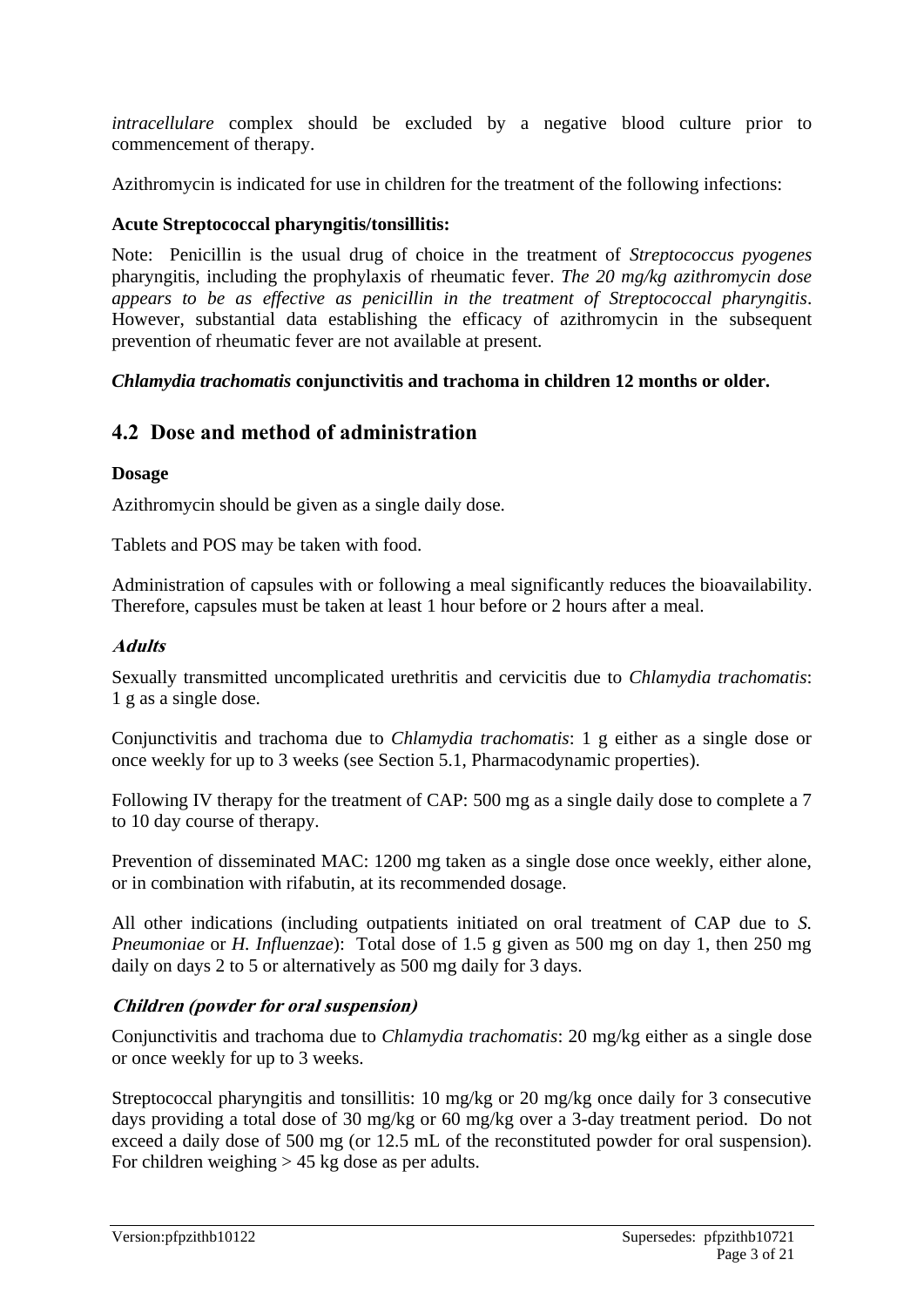Azithromycin powder for oral suspension in the bottle presentation contains azithromycin 200 mg/5mL (40 mg/mL) when mixed with water as directed.

#### **Method of administration**

Capsules, tablets and POS: Oral

#### **Oral suspension**

Each presentation in bottles contains azithromycin 200 mg/5 mL (40 mg/mL) when mixed with water as described below:

Tap the bottle to loosen the powder.

For the 600 mg presentation, add 9 mL of water. Shake well to produce 15 mL of suspension. Just prior to use, shake well.

After reconstitution, the suspension should be stored below 30°C and any remaining suspension discarded after 10 days.

For children weighing less than 15 kg, ZITHROMAX oral suspension should be measured as closely as possible using the calibrated syringe provided.

A calibrated syringe is provided as the measuring device.

### **4.3 Contraindications**

Azithromycin is contraindicated in patients with known hypersensitivity to azithromycin, erythromycin, any other macrolide or ketolide antibiotic, or to any of the inactive ingredients in the product (see Section 6.1, List of excipients).

### **4.4 Special warnings and precautions for use**

#### **Use with caution in the following circumstances**

In the treatment of pneumonia, azithromycin has been shown to be safe and effective only in the treatment of community-acquired pneumonia (CAP) of mild severity due to *Streptococcus pneumoniae* or *Haemophilus influenzae* in patients appropriate for outpatient oral therapy. Azithromycin should not be used in patients with pneumonia who are judged to be inappropriate for outpatient oral therapy because of moderate to severe illness or risk factors such as any of the following:

- patients with cystic fibrosis
- patients with nosocomially acquired infections
- patients with known or suspected bacteraemia
- patients requiring hospital admission
- elderly or debilitated patients
- patients with significant underlying health problems that may compromise their ability to respond to their illness (including immunodeficiency or functional asplenia).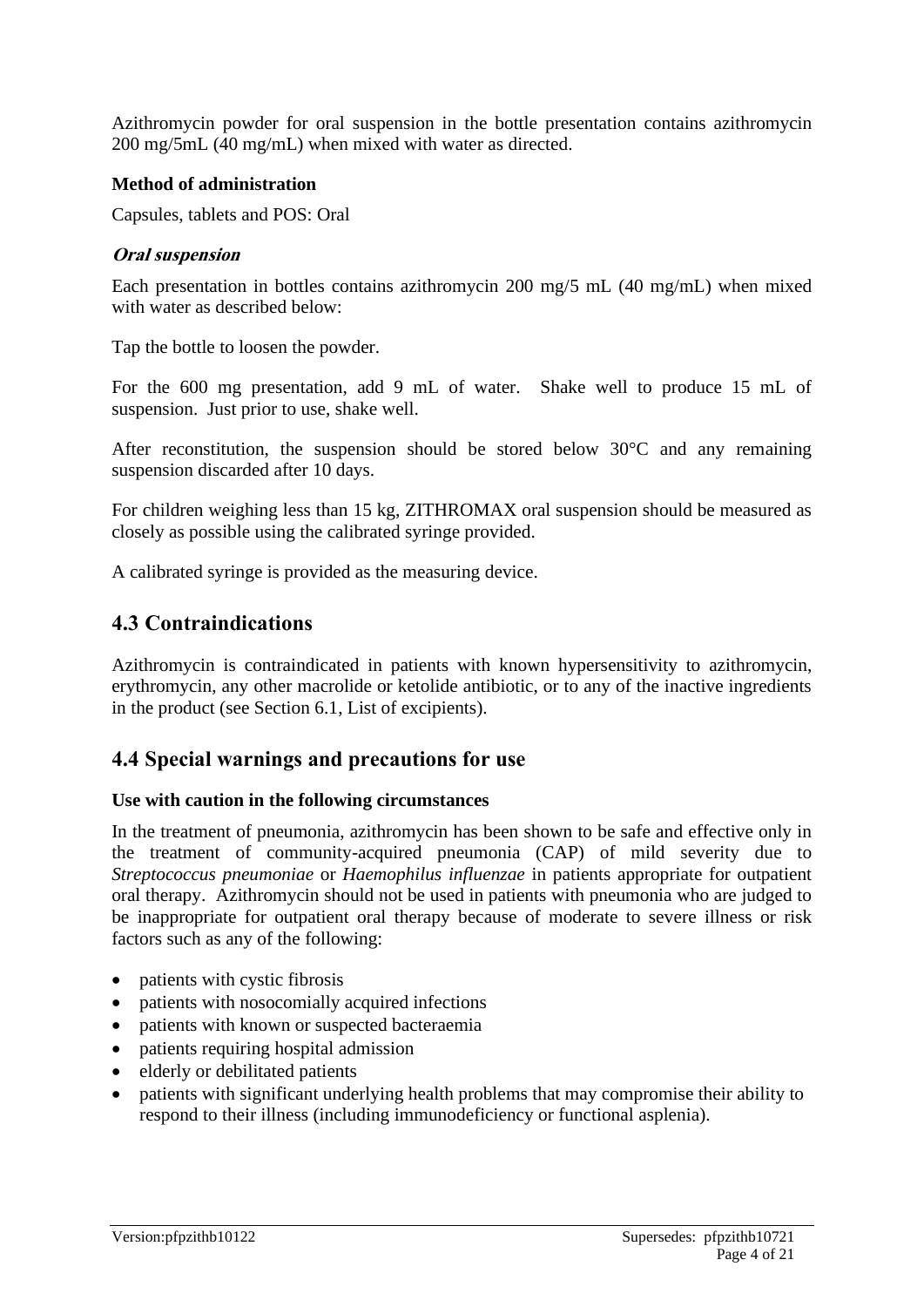#### *Clostridium difficile-***associated diarrhoea**

Antibiotic-associated pseudomembranous colitis has been reported with the use of many antibiotics including azithromycin. A toxin produced by *Clostridium difficile* appears to be the primary cause. The severity of the colitis may range from mild to life-threatening. It is important to consider this diagnosis in patients who develop diarrhoea or colitis in association with antibiotic use (this may occur up to several weeks after cessation of antibiotic therapy). Mild cases may respond to drug discontinuation alone. However, in moderate to severe cases appropriate therapy with a suitable oral antibacterial agent effective against *C difficile* should be considered. Fluids, electrolytes and protein replacement should be provided when indicated. Hypertoxin-producing strains of *C difficile* cause increased morbidity and mortality, as these infections can be refractory to antimicrobial therapy and may require colectomy.

Drugs which delay peristalsis e.g. opiates and diphenoxylate with atropine (Lomotil) may prolong and/or worsen the condition and should not be used.

#### **Hypersensitivity**

Rare, serious, allergic reactions, including angioedema and anaphylaxis (rarely fatal); dermatologic reactions including acute generalised exanthematous pustulosis (AGEP), Stevens-Johnson syndrome (SJS), toxic epidermal necrolysis (TEN) (rarely fatal); and drug reaction with eosinophilia and systemic symptoms (DRESS) have been reported in patients on azithromycin therapy (see Section 4.3, Contraindications). Despite initially successful symptomatic treatment of the allergic symptoms, when symptomatic therapy was discontinued, the allergic symptoms recurred soon thereafter in some patients without further azithromycin exposure. These patients required prolonged periods of observation and symptomatic treatment. The relationship of these episodes to the long tissue half-life of azithromycin and subsequent prolonged exposure to antigen is unknown at present.

If an allergic reaction occurs, the drug should be discontinued and appropriate therapy should be instituted. Physicians should be aware that reappearance of the allergic symptoms may occur when symptomatic therapy is discontinued.

#### **Prolongation of the QT interval**

Ventricular arrhythmias associated with prolonged QT interval, including ventricular tachycardia and torsades de pointes have been reported with macrolide products including azithromycin. Prescribers should consider the risk of QT prolongation (which can be fatal) when weighing the risks and benefits of azithromycin for at-risk groups including:

- patients predisposed to QT interval prolongation
- patients taking other medications known to prolong the QT interval such as antiarrhythmics of Classes IA and III, antipsychotic agents, antidepressants, and fluoroquinolones
- patients with electrolyte disturbance, particularly in cases of hypokalaemia and hypomagnesaemia
- patients with clinically relevant bradycardia, cardiac arrhythmia or cardiac insufficiency
- elderly patients, as they may be more susceptible to drug-associated effects on the QT interval.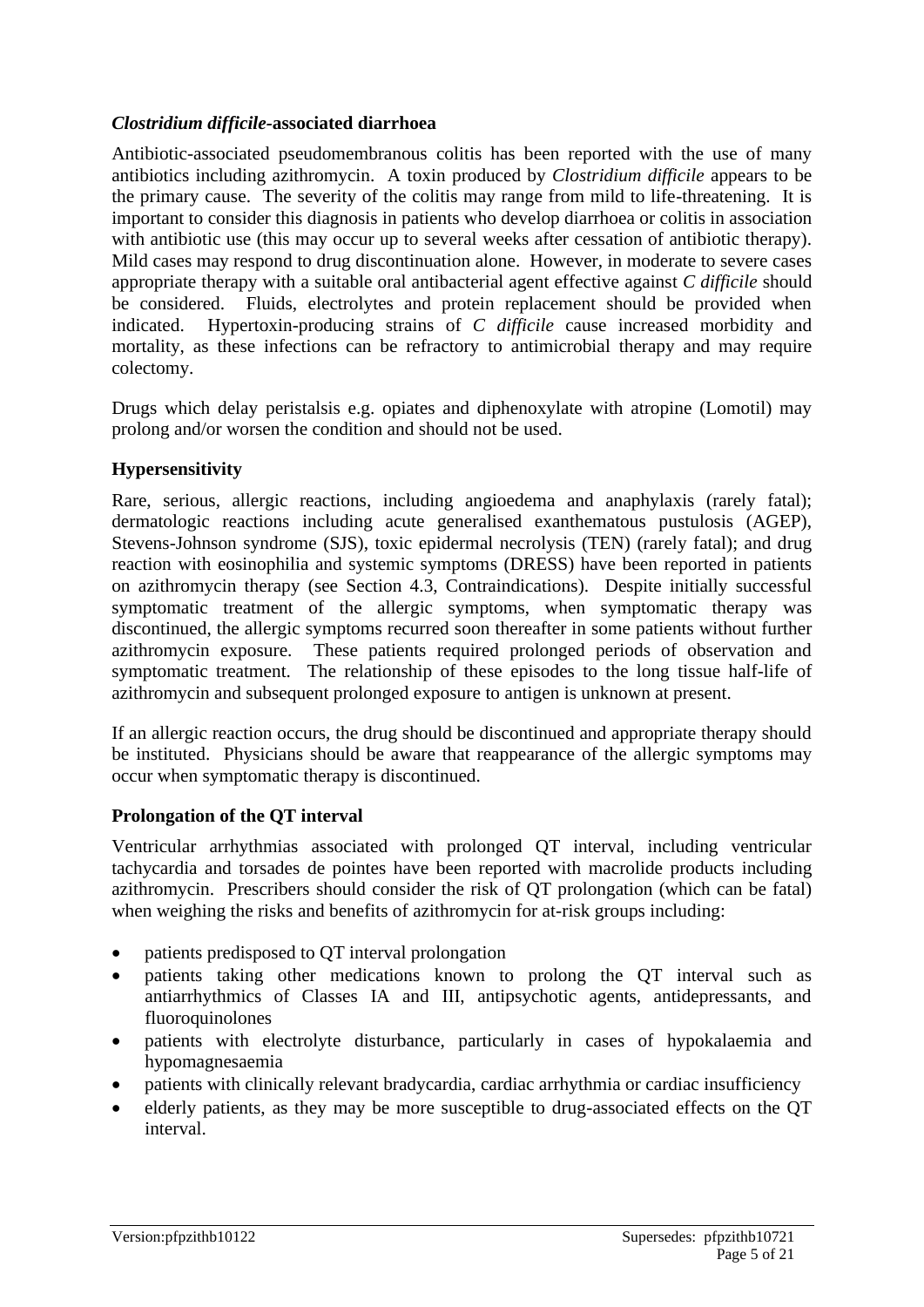#### **Myasthenia gravis**

Exacerbations of the symptoms of myasthenia gravis have been reported in patients receiving azithromycin therapy.

#### **Diabetes**

Caution in diabetic patients: 5 mL of reconstituted suspension contains 3.87 g of sucrose.

Due to the sucrose content  $(3.87 \text{ g/s} \text{ mL of reconstituted suspension})$ , this medicinal product is not indicated for persons with fructose intolerance (hereditary fructose intolerance), glucose-galactose malabsorption or saccharase-isomaltase deficiency.

#### **Ergot derivatives**

In patients receiving ergot derivatives, ergotism has been precipitated by coadministration of some macrolide antibiotics. There are no data concerning the possibility of an interaction between ergot and azithromycin. However, because of the theoretical possibility of ergotism, azithromycin and ergot derivatives should not be coadministered.

#### **Superinfection**

As with any antibiotic preparation, observation for signs of superinfection with nonsusceptible organisms, including fungi, is recommended.

#### **Other**

The majority of cases of disseminated *Mycobacterium avium* complex infection occur in patients with  $CD_4$  counts below 50 cells/ $\mu$ L. Some authorities recommend delay of initiation of prophylaxis until the cell count has fallen to 50 cells/ $\mu$ L.

No evidence exists from formal studies to determine the need for, and frequency of, repeat dosing in the treatment of trachoma.

#### **Use in hepatic impairment**

No dose adjustment is recommended for patients with mild to moderate hepatic impairment. Nonetheless, since liver is the principal route of elimination for azithromycin, the use of azithromycin should be undertaken with caution in patients with significant hepatic disease (see Section 5, Pharmacological properties).

Abnormal liver function, hepatitis, cholestatic jaundice, hepatic necrosis, and hepatic failure have been reported, some of which have resulted in death. Discontinue azithromycin immediately if signs and symptoms of hepatitis occur.

#### **Use in renal impairment**

No dose adjustment is needed in patients with mild or moderate renal impairment (GFR 10 - 80 mL/min). After oral administration of a single dose of azithromycin 1 g in subjects with severe renal impairment (GFR  $\langle 10 \text{ mL/min} \rangle$ , mean AUC<sub>0-120h</sub> and mean Cmax were increased by approximately 30% and 60%, respectively when compared to subjects with normal renal function. Caution should be exercised when azithromycin is administered to patients with severe renal impairment.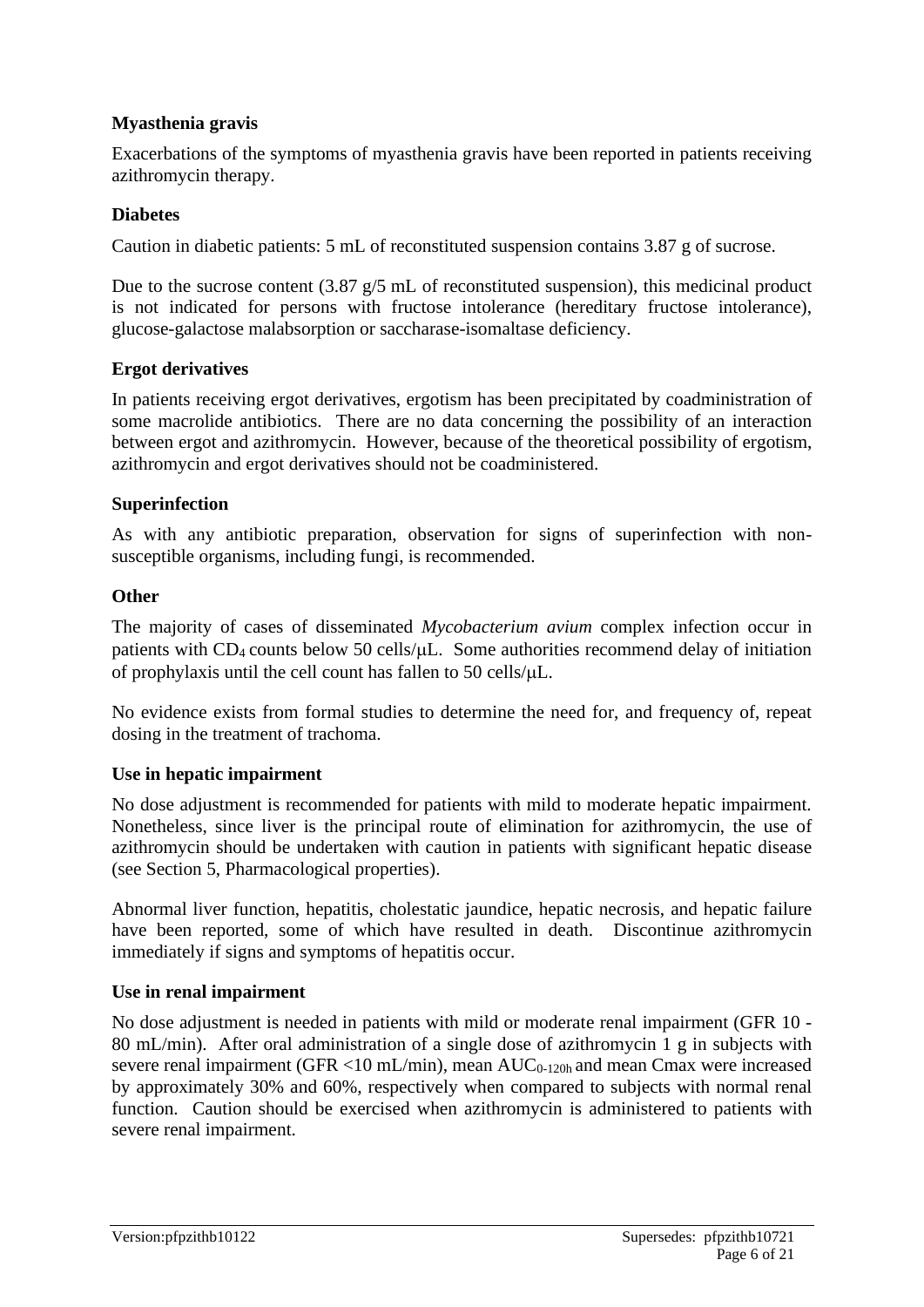#### **Use in the elderly**

See Section 5.2, Pharmacokinetic properties

#### **Paediatric use**

Infantile hypertrophic pyloric stenosis (IHPS) has been reported following the use of azithromycin in neonates (treatment up to 42 days of life). Parents and caregivers should be informed to contact their physician if vomiting or irritability with feeding occurs.

#### **Effects on laboratory tests**

There are no reported laboratory test interactions.

### **4.5 Interactions with other medicines and other forms of interactions**

Azithromycin does not interact significantly with the hepatic cytochrome P450 system. It is not believed to undergo the pharmacokinetic drug interactions as seen with erythromycin and other macrolides. Hepatic cytochrome P450 induction or inactivation via cytochromemetabolite complex does not occur with azithromycin.

Drugs that should not be concomitantly administered with azithromycin

#### **Antacids**

In a pharmacokinetic study investigating the effects of simultaneous administration of antacid with azithromycin, no effect on overall bioavailability was seen although peak serum concentrations were reduced by up to 30%. In patients receiving both azithromycin and antacids, the drugs should not be taken simultaneously.

Ergot: Due to the theoretical possibility of ergotism, azithromycin and ergot derivatives should not be co-administered (see Section 4.4 Special warnings and precautions for use, Ergot derivatives).

Drugs that require dosage adjustment when administered concomitantly with azithromycin

#### **Cyclosporin**

In a pharmacokinetic study with healthy volunteers who were administered a 500 mg/day oral dose of azithromycin for 3 days and were then administered a single 10 mg/kg oral dose of cyclosporin, the resulting Cmax and  $AUC_{0.5}$  were found to be significantly elevated. Consequently, caution should be exercised before considering concurrent administration of these drugs. If coadministration of these drugs is necessary, cyclosporin levels should be monitored and the dose adjusted accordingly.

Drugs that have been studied with no clinically significant interaction shown

#### **Atorvastatin**

Coadministration of atorvastatin (10 mg daily) and azithromycin (500 mg daily) did not alter the plasma concentrations of atorvastatin (based on a HMG CoA-reductase inhibition assay). However, post-marketing cases of rhabdomyolysis in patients receiving azithromycin with statins have been reported.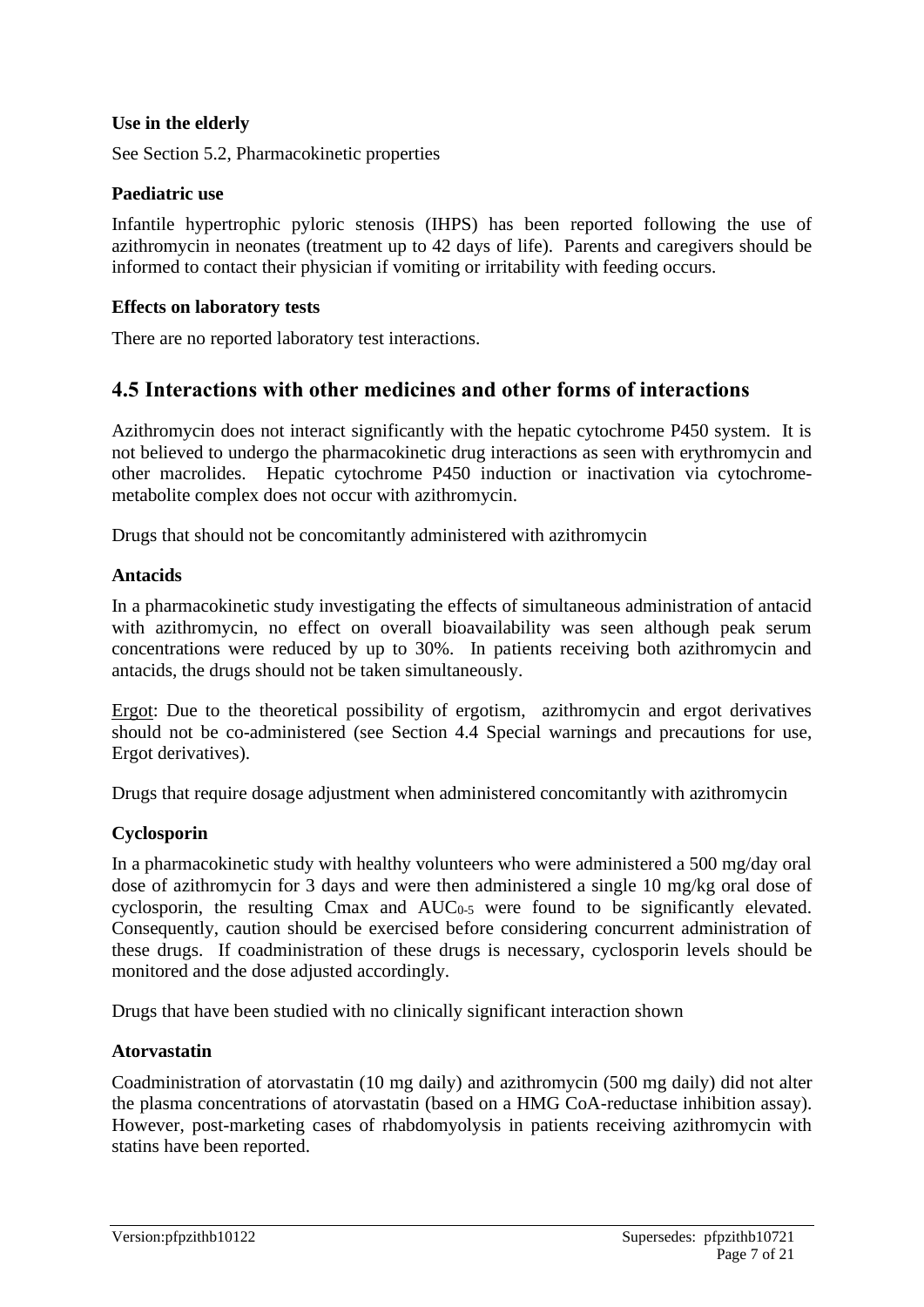#### **Carbamazepine**

In a pharmacokinetic interaction study in healthy volunteers, no significant effect was observed on the plasma levels of carbamazepine or its active metabolite in patients receiving concomitant azithromycin.

#### **Cetirizine**

In healthy volunteers, coadministration of a 5-day regimen of azithromycin with 20 mg cetirizine at steady-state resulted in no pharmacokinetic interaction and no significant changes in the QT interval.

#### **Cimetidine**

In a pharmacokinetic study investigating the effects of a single dose of cimetidine, given 2 hours before azithromycin, on the pharmacokinetics of azithromycin, no alteration of azithromycin pharmacokinetics was seen.

#### **Coumarin-type oral anticoagulants**

In a pharmacokinetic interaction study, azithromycin did not alter the anticoagulant effect of a single dose of 15 mg warfarin administered to healthy volunteers. There have been reports received in the post-marketing period of potentiated anticoagulation subsequent to coadministration of azithromycin and coumarin-type oral anticoagulants. Although a causal relationship has not been established, consideration should be given to the frequency of monitoring prothrombin time, when azithromycin is used in patients receiving coumarin-type oral anticoagulants.

#### **Didanosine**

Coadministration of 1200 mg/day azithromycin with 400 mg/day didanosine in six HIVpositive subjects for 2 weeks had no effect on the steady state pharmacokinetics of didanosine as compared to placebo.

#### **Efavirenz**

Coadministration of a single dose of 600 mg azithromycin and 400 mg efavirenz daily for 7 days did not result in any clinically significant pharmacokinetic interactions. No dose adjustment is necessary when azithromycin is given with efavirenz.

#### **Fluconazole**

Coadministration of a single dose of 1200 mg azithromycin did not alter the pharmacokinetics of a single dose of 800 mg fluconazole. Total exposure and half life of azithromycin were unchanged by the coadministration of fluconazole, however, a clinically insignificant decrease in Cmax (18%) of azithromycin was observed. No dose adjustment is necessary when azithromycin is given with fluconazole.

#### **Indinavir**

Coadministration of a single dose of 1200 mg azithromycin had no statistically significant effect on the pharmacokinetics of indinavir administered as 800 mg three times daily for 5 days. No adjustment of the dose is necessary when azithromycin is given with indinavir.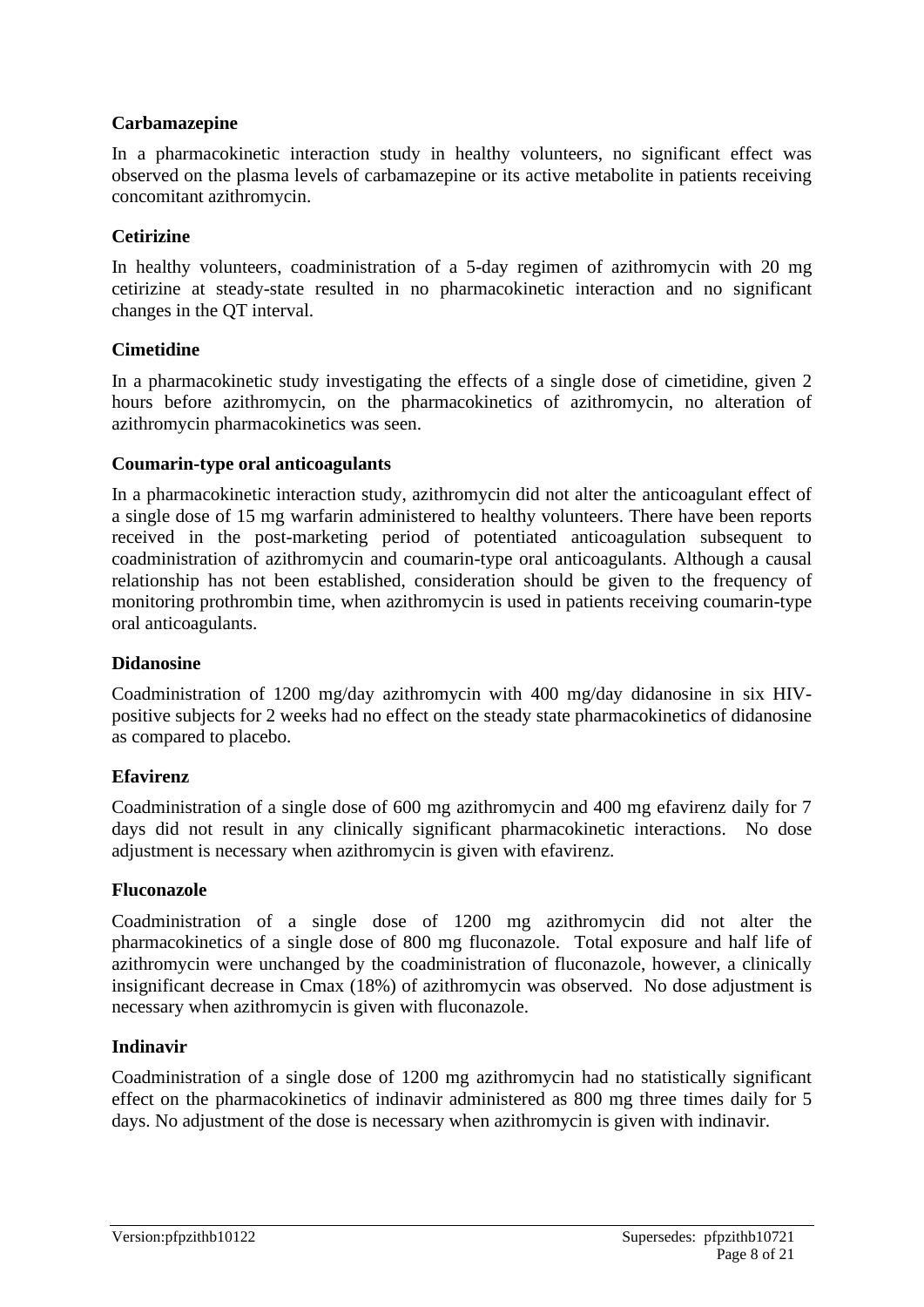#### **Methylprednisolone**

In a pharmacokinetic interaction study in healthy volunteers, azithromycin had no significant effect on the pharmacokinetics of methylprednisolone.

#### **Midazolam**

In healthy volunteers, coadministration of 500 mg/day azithromycin for 3 days did not cause clinically significant changes in the pharmacokinetics and pharmacodynamics of a single dose of 15 mg midazolam.

#### **Nelfinavir**

Coadministration of 1200 mg azithromycin and nelfinavir at steady state (750 mg three times daily) resulted in increased azithromycin concentrations. No clinically significant adverse effects were observed and no dose adjustment was required.

#### **Rifabutin**

Coadministration of azithromycin and rifabutin did not affect the serum concentrations of either drug. Neutropenia was observed in subjects receiving concomitant treatment with azithromycin and rifabutin. Although neutropenia has been associated with the use of rifabutin, a causal relationship to combination with azithromycin has not been established.

#### **Sildenafil**

In normal healthy male volunteers, there was no evidence of an effect of azithromycin (500 mg daily for 3 days) on the AUC and Cmax, of sildenafil or its major circulating metabolite.

#### **Terfenadine, astemizole**

In a study in normal subjects addition of azithromycin did not result in any significant changes in cardiac repolarisation (QTc interval) measured during the steady state dosing of terfenadine. However, there have been cases reported where the possibility of such an interaction could not be entirely excluded.

#### **Theophylline**

There is no evidence of any pharmacokinetic interaction when azithromycin and theophylline are coadministered to healthy volunteers.

#### **Triazolam**

In 14 healthy volunteers, coadministration of 500 mg azithromycin on Day 1 and 250 mg on Day 2 with 0.125 mg triazolam on Day 2 had no significant effect on any of the pharmacokinetic variables for triazolam compared to triazolam and placebo.

#### **Trimethoprim/sulfamethoxazole**

Coadministration of trimethoprim/sulfamethoxazole DS (160 mg/800 mg) for 7 days with 1200 mg azithromycin on Day 7 had no significant effect on peak concentrations, total exposure or urinary excretion of either trimethoprim or sulfamethoxazole. Azithromycin serum concentrations were similar to those seen in other studies. No dose adjustment is necessary.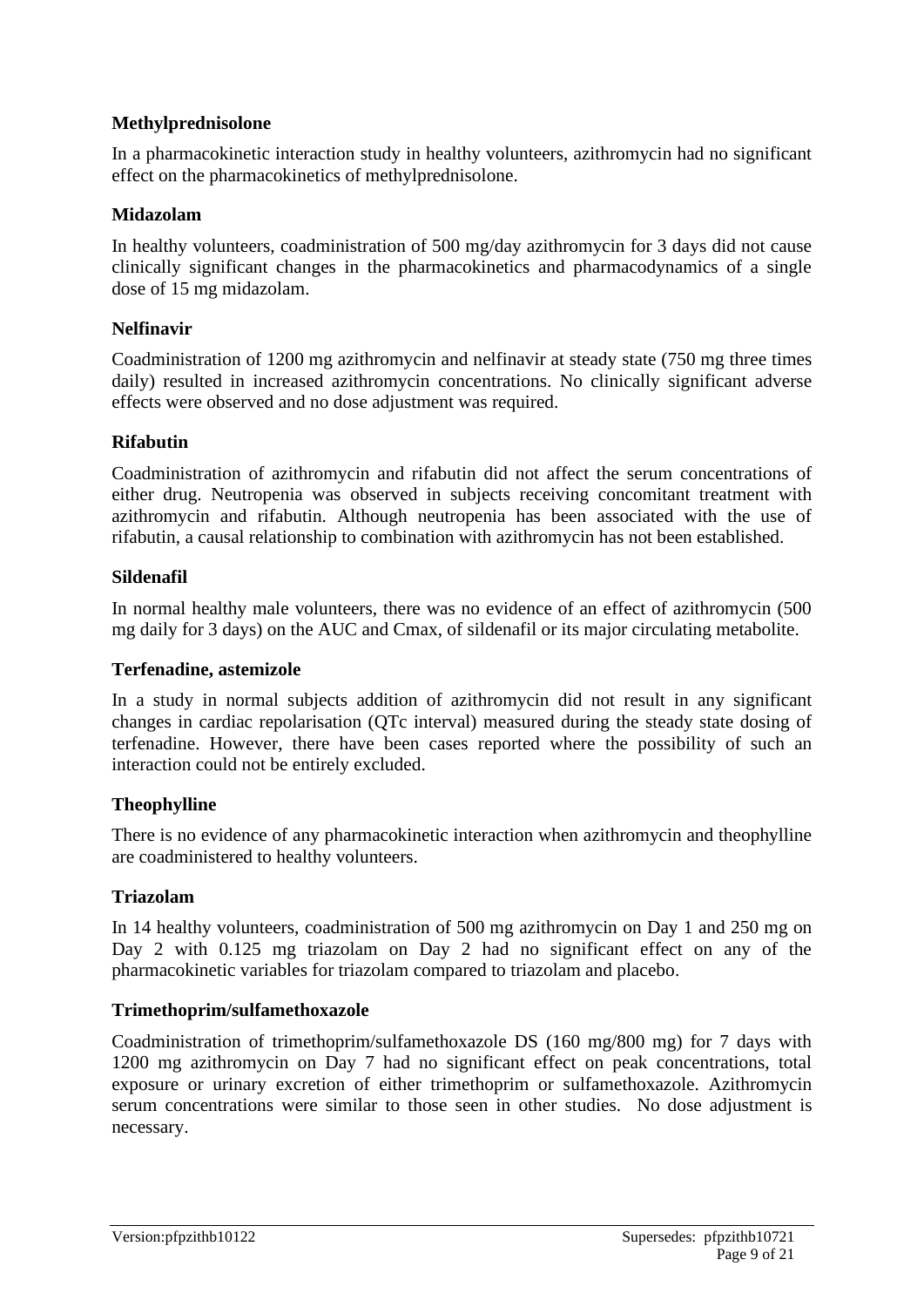#### **Zidovudine**

Single 1000 mg doses and multiple 1200 mg or 600 mg doses of azithromycin did not affect the plasma pharmacokinetics or urinary excretion of zidovudine or its glucuronide metabolite. However, administration of azithromycin increased the concentrations of phosphorylated zidovudine, the clinically active metabolite, in peripheral blood mononuclear cells. The clinical significance of this finding is unclear.

#### **Other interactions**

Digoxin and colchicine: Some of the macrolide antibiotics including azithromycin have been reported to impair the metabolism of P-glycoprotein substrates such as digoxin and colchicine (in the gut) in some patients and to result in increased serum levels. In patients receiving concomitant azithromycin, a related azalide antibiotic, and digoxin, the possibility of raised digoxin levels should be borne in mind. During treatment with azithromycin and after discontinuation thereof, clinical monitoring and measurement of serum digoxin levels may be necessary.

# **4.6 Fertility, pregnancy and lactation**

#### **Effects on fertility**

In three fertility and general reproduction studies in rats, there was decreased fertility at doses of 20 and 30 mg/kg/day. The clinical significance of this is unknown.

#### **Use in pregnancy – Category B1**

No studies have been carried out in pregnant women. Azithromycin was not fetotoxic or teratogenic in mice and rats at doses that were moderately maternotoxic (up to 200 mg/kg/day). At 200 mg/kg/day, mouse and rat fetal tissues homogenate concentrations were 5 to 10-fold higher than corresponding maternal plasma concentrations.

Because animal reproduction studies are not always predictive of human response, this drug should be used during pregnancy only if clearly needed.

#### **Use in lactation**

Limited information available from published literature indicates that azithromycin is present in human milk at an estimated highest median daily dose of 0.1 to 0.7 mg/kg/day. A decision must be made whether to discontinue breast-feeding or to discontinue/abstain from azithromycin therapy taking into account the benefit of breast-feeding for the child and the benefit of therapy for the woman.

### **4.7 Effects on ability to drive and use machines**

The effects of this medicine on a person's ability to drive and use machines were not assessed as part of its registration.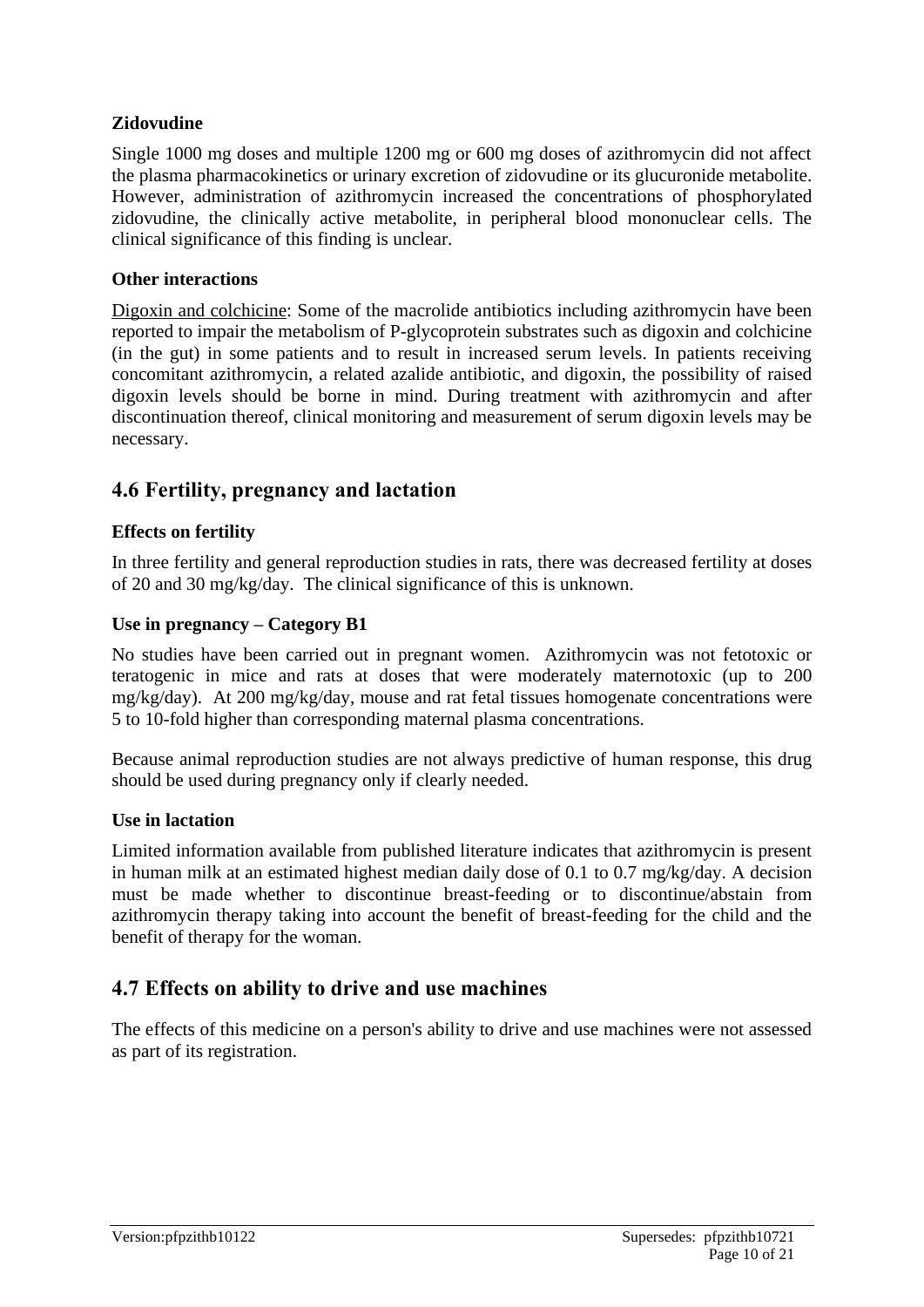# **4.8 Adverse effects (undesirable effects)**

### **Clinical trials**

In clinical trials, most of the reported adverse events were mild to moderate in severity and were reversible on discontinuation of the drug. Approximately 0.7% of patients discontinued azithromycin therapy because of treatment-related adverse events. Most of the adverse events leading to discontinuation were related to the gastrointestinal tract, e.g. nausea, vomiting, diarrhoea or abdominal pain. Rare, but potentially serious, adverse events were angioedema (1 case) and cholestatic jaundice (1 case).

Hearing impairment has been reported in investigational studies, mainly where higher doses were used, for prolonged periods of time. In those cases where follow-up information was available the majority of these events were reversible.

#### *Adults*

*Multiple-dose regimen***:** The most frequently reported adverse events in patients receiving the multiple-dose regimen of azithromycin were related to the gastrointestinal system with diarrhoea/loose stools (5%), nausea (3%) and abdominal pain (3%) being the most frequently reported. No other side effects occurred in patients on the multiple-dose regimen with a frequency  $>1\%$ .

Side effects that occurred with a frequency of 1% or less included the following:

Allergic: rash, photosensitivity, angioedema.

Cardiovascular: palpitations, chest pain.

Gastrointestinal: dyspepsia, flatulence, vomiting, melaena, cholestatic jaundice.

Genitourinary: moniliasis, vaginitis, nephritis.

Nervous system: dizziness, headache, vertigo, somnolence.

General:fatigue.

*Single 1-gram dose regimen:* The most frequently reported adverse events in patients receiving a single-dose regimen of 1 gram of azithromycin were related to the gastrointestinal system and were more frequently reported than in patients receiving the multiple-dose regimen. Adverse events that occurred in patients on the single 1-gram dosing regimen of azithromycin with a frequency of 1% or greater included diarrhoea/loose stools (7%), nausea (5%), abdominal pain (5%) vomiting (2%), vaginitis (2%) and dyspepsia (1%).

*Laboratory abnormalities:* Significant abnormalities (irrespective of drug relationship) occurring during the clinical trials were reported as follows:

Incidence >1%: elevated serum creatinine phosphokinase, potassium, ALT (SGPT), GGT and AST (SGOT), lymphocytes and neutrophils; decreased neutrophils.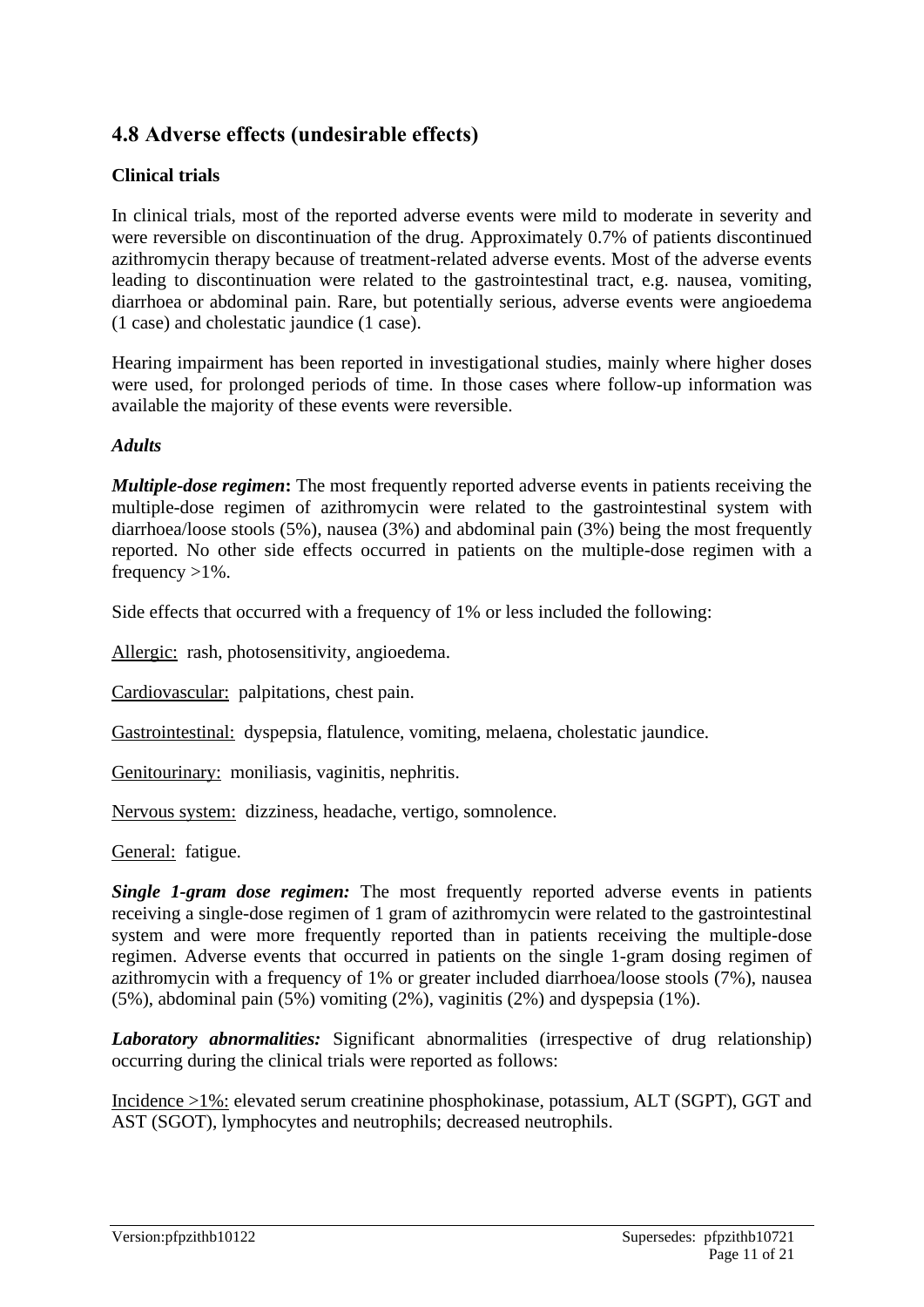Incidence <1%: leukopenia, neutropenia, thrombocytopenia; elevated serum alkaline phosphatase, bilirubin, BUN, creatinine, blood glucose, LDH, and phosphate, monocytes, basophils, bicarbonate; decreased sodium, potassium.

When follow-up was provided, changes in laboratory tests appeared to be reversible.

In multiple-dose trials involving >3000 patients, 3 patients discontinued therapy because of treatment-related liver enzyme abnormalities and 1 patient because of a renal function abnormality.

| 707 насеље Есения природни и англизисското и торнушкиз јог Бизетинаса тите |                |                  |              |                  |                               |
|----------------------------------------------------------------------------|----------------|------------------|--------------|------------------|-------------------------------|
|                                                                            | Study 155      |                  | Study 174    |                  |                               |
|                                                                            | <b>Placebo</b> | Azithromycin     | Azithromycin | <b>Rifabutin</b> | <b>Combination</b><br>therapy |
| <b>Adverse Event</b>                                                       | $N=91$         | $N=89$           | $N = 233$    | $N = 236$        | $N = 224$                     |
| Diarrhoea                                                                  | 15.4           | 52.8             | 50.2         | 19.1             | 50.9                          |
| Abdominal pain                                                             | 6.6            | 27               | 32.2         | 12.3             | 31.7                          |
| Nausea                                                                     | 11.0           | 32.6             | 27.0         | 16.5             | 28.1                          |
| Loose stools                                                               | 6.6            | 19.1             | 12.9         | 3.0              | 9.4                           |
| Flatulence                                                                 | 4.4            | 9.0              | 10.7         | 5.1              | 5.8                           |
| Vomiting                                                                   | 1.1            | 6.7              | 9.0          | 3.8              | 5.8                           |
| Dyspepsia                                                                  | $1.1\,$        | 9.0              | 4.7          | 1.7              | 1.8                           |
| Rash                                                                       | 2.2            | 3.4              | 6.0          | 8.1              | 9.8                           |
| Pruritus                                                                   | 3.3            | $\overline{0}$   | 3.9          | 3.4              | 7.6                           |
| Headache                                                                   | $\overline{0}$ | $\boldsymbol{0}$ | 3.0          | 5.5              | 4.5                           |
| Arthralgia                                                                 | $\overline{0}$ | $\boldsymbol{0}$ | 3.0          | 4.2              | 7.1                           |
| Subjects with<br>AE's                                                      | 31.9           | 79.8             | 78.1         | 59.7             | 83.5                          |

*Table 1. Incidence of the Most Frequent (>5% in any Treatment Group) Treatment Related (%) Adverse Events in HIV Infected Patients Receiving Prophylaxis for Disseminated MAC*

The most common laboratory test abnormalities were haematological (mainly decreases in haemoglobin and white cell count) and increases in AST and ALT.

#### *Children*

The side effect profile in children is comparable with that of adults. No new adverse events have been reported in children. In the treatment of Streptococcal pharyngitis the 20 mg/kg/day dose is associated with a higher rate of adverse events. These are mainly gastrointestinal and remain mild to moderate.

The following adverse events, where a causal relationship to treatment could not be ruled out, were reported at an occurrence of  $\geq 1\%$ :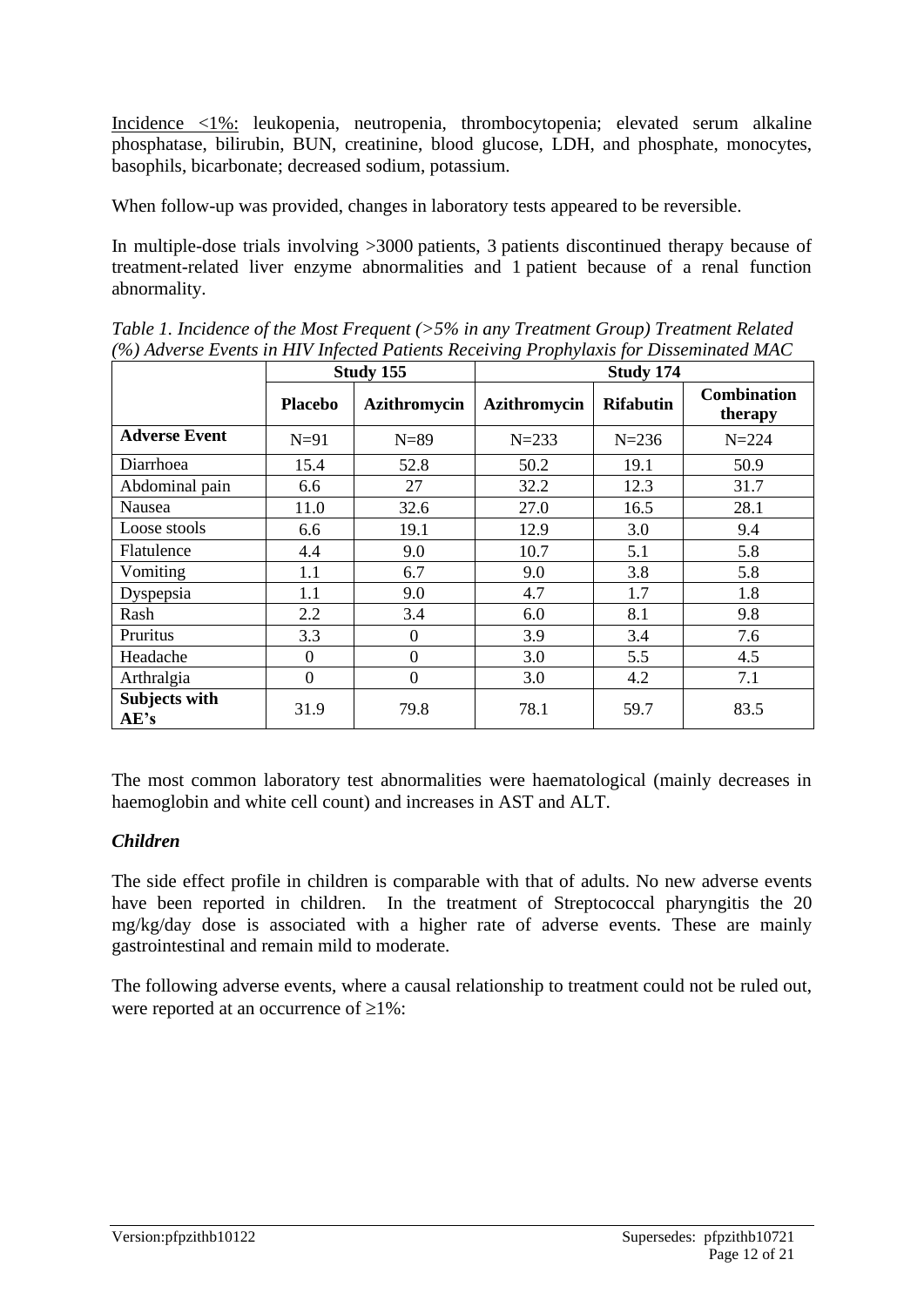| <b>Category of Event</b>      | Event             | <b>Azithromycin Dose</b><br><b>Study 96-001</b> |                                  |
|-------------------------------|-------------------|-------------------------------------------------|----------------------------------|
|                               |                   | $10 \frac{\text{mg}}{\text{kg}}$                | $20 \frac{\text{mg}}{\text{kg}}$ |
|                               |                   | 3 day<br>$(n=169)$                              | 3 day<br>$(n=165)$               |
| Gastrointestinal system       | Abdominal pain    | 2%                                              | 5%                               |
| disorders                     | Diarrhoea         | 3%                                              | 6%                               |
|                               | Nausea            | 1%                                              | 3%                               |
|                               | Vomiting          | 7%                                              | 9%                               |
| General condition disorders   | Allergic reaction | 2%                                              |                                  |
| Skin and accessory structures | Eczema            | 1%                                              |                                  |
|                               | Rash              | 1%                                              |                                  |

*Table 2. Adverse events that were reported at an occurrence of*  $\geq$ *1%* 

#### **Post-marketing experience**

In post marketing experience, the following adverse events have been reported:

Infections and infestations: moniliasis and vaginitis.

Blood and lymphatic system disorders: thrombocytopenia.

Cardiovascular disorders: hypotension; palpitations and arrhythmias including ventricular tachycardia have been reported. There have been rare reports of QT prolongation and torsades de pointes.

Gastrointestinal disorders: vomiting/diarrhoea (rarely resulting in dehydration), dyspepsia, pancreatitis, constipation, pseudomembranous colitis, rare reports of tongue discolouration.

General disorders and administration site conditions: asthenia, fatigue and malaise.

Hepatobiliary disorders: abnormal liver function including hepatitis and cholestatic jaundice, hepatic necrosis and hepatic failure, which have resulted in death.

Immune system disorders: anaphylaxis (rarely fatal).

Metabolism and nutritional disorders: anorexia.

Musculoskeletal and connective tissue disorders: arthralgia.

Nervous system disorders: dizziness, convulsions, headache, hyperactivity, hypoesthesia, paraesthesia, somnolence, syncope.

Psychiatric disorders: aggressive reaction, nervousness, agitation, anxiety.

Renal and urinary tract disorders: acute renal failure, interstitial nephritis.

Skin and subcutaneous tissue disorders: allergic reactions including pruritus, rash, photosensitivity, urticaria, oedema, angioedema, serious skin reactions including erythrema multiforme, acute generalised exanthematous pustulosis (AGEP), Stevens-Johnson syndrome (SJS), toxic epidermal necrolysis (TEN), drug reaction with eosinophilia and systemic symptoms (DRESS).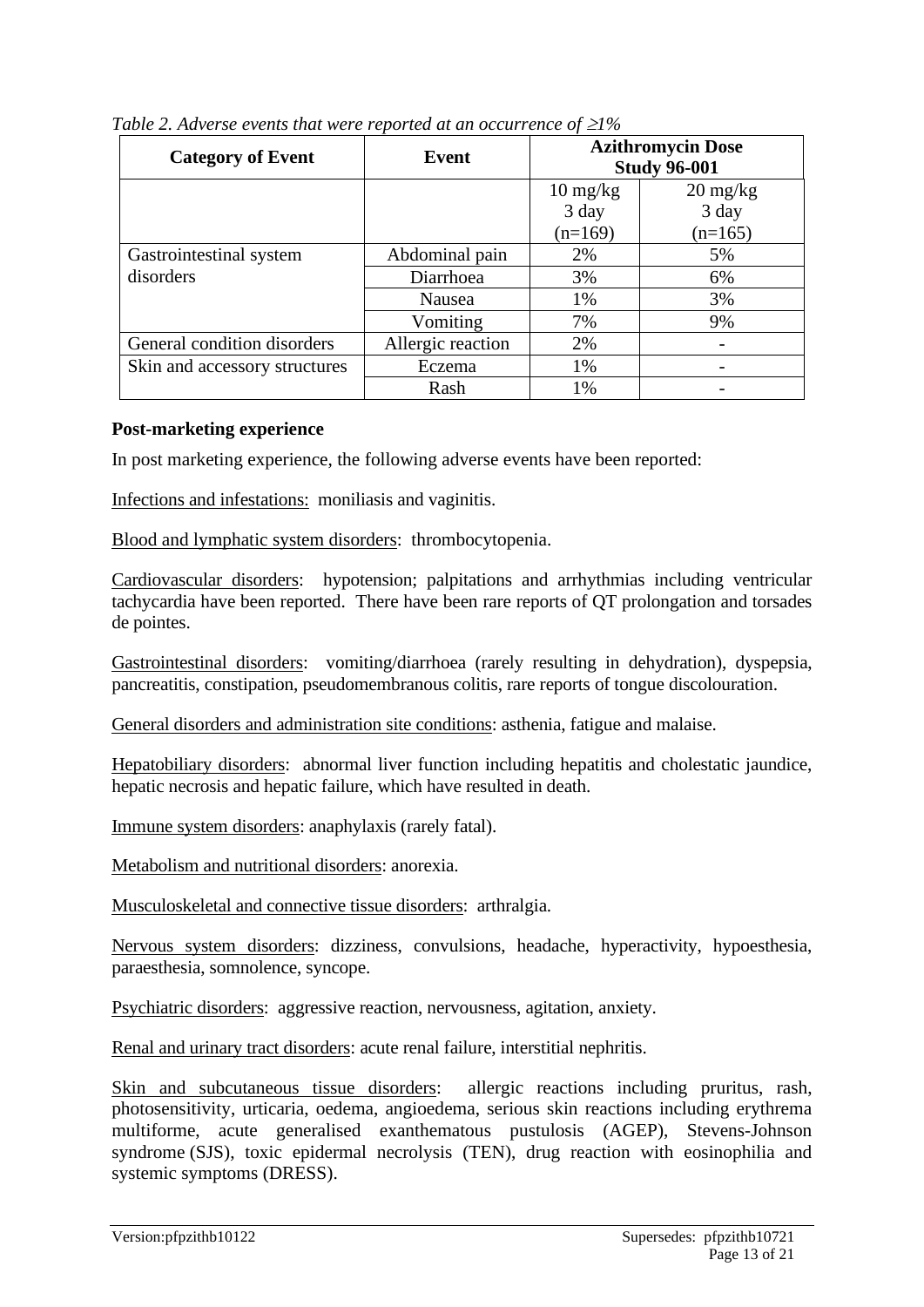Special senses: hearing disturbances and/or impairment including hearing loss, deafness and/or tinnitus, vertigo. Taste/smell perversion and/or loss.

#### **Reporting suspected adverse effects**

Reporting suspected adverse reactions after registration of the medicinal product is important. It allows continued monitoring of the benefit-risk balance of the medicinal product. Healthcare professionals are asked to report any suspected adverse reactions at [www.tga.gov.au/reporting-problems.](http://www.tga.gov.au/reporting-problems)

# **4.9 Overdose**

Most adverse events experienced in higher than recommended doses are similar in type and may be more frequent than those seen at normal doses. The incidence of tinnitus and ototoxicity is more frequent in overdosage than at normal doses. In the event of overdosage, general symptomatic and supportive measures are indicated as required.

As with many cationic amphiphilic drugs, phospholipidosis has been observed in some tissues of mice, rats and dogs given multiple doses of azithromycin. It has been demonstrated in numerous organ systems in dogs administered doses which, based on pharmacokinetics, are as low as 2-3 times greater than the recommended human dose and in rats at doses comparable to the human dose. This effect is reversible after cessation of azithromycin treatment. The significance of these findings for humans with overdose of azithromycin is unknown.

For information on the management of overdose, contact the Poison Information Centre on 131126 (Australia).

# **5. PHARMACOLOGICAL PROPERTIES**

# **5.1 Pharmacodynamic properties**

Pharmacotherapeutic group: Antibacterials for systemic use. ATC code: J01FA10

#### **Mechanism of action**

Azithromycin acts by binding to the 50S ribosomal subunit of susceptible organisms, thus interfering with microbial protein synthesis. Nucleic acid synthesis is not affected.

#### **Microbiology**

Azithromycin demonstrates activity *in vitro* against a wide range of bacteria including:

Gram-positive aerobic bacteria – *Staphylococcus aureus, Streptococcus pyogenes* (group A beta-haemolytic Streptococci), *Streptococcus pneumoniae*, alpha-haemolytic Streptococci (viridans group) and other Streptococci, and *Corynebacterium diphtheriae*. Azithromycin demonstrates cross-resistance with erythromycin-resistant Gram-positive strains, including *Streptococcus faecalis* (Enterococcus) and to most strains of methicillin-resistant Staphylococci.

Gram-negative aerobic bacteria – *Haemophilus influenzae (*including beta-lactamase producing *Haemophilus influenzae), Haemophilus parainfluenzae, Moraxella catarrhalis,*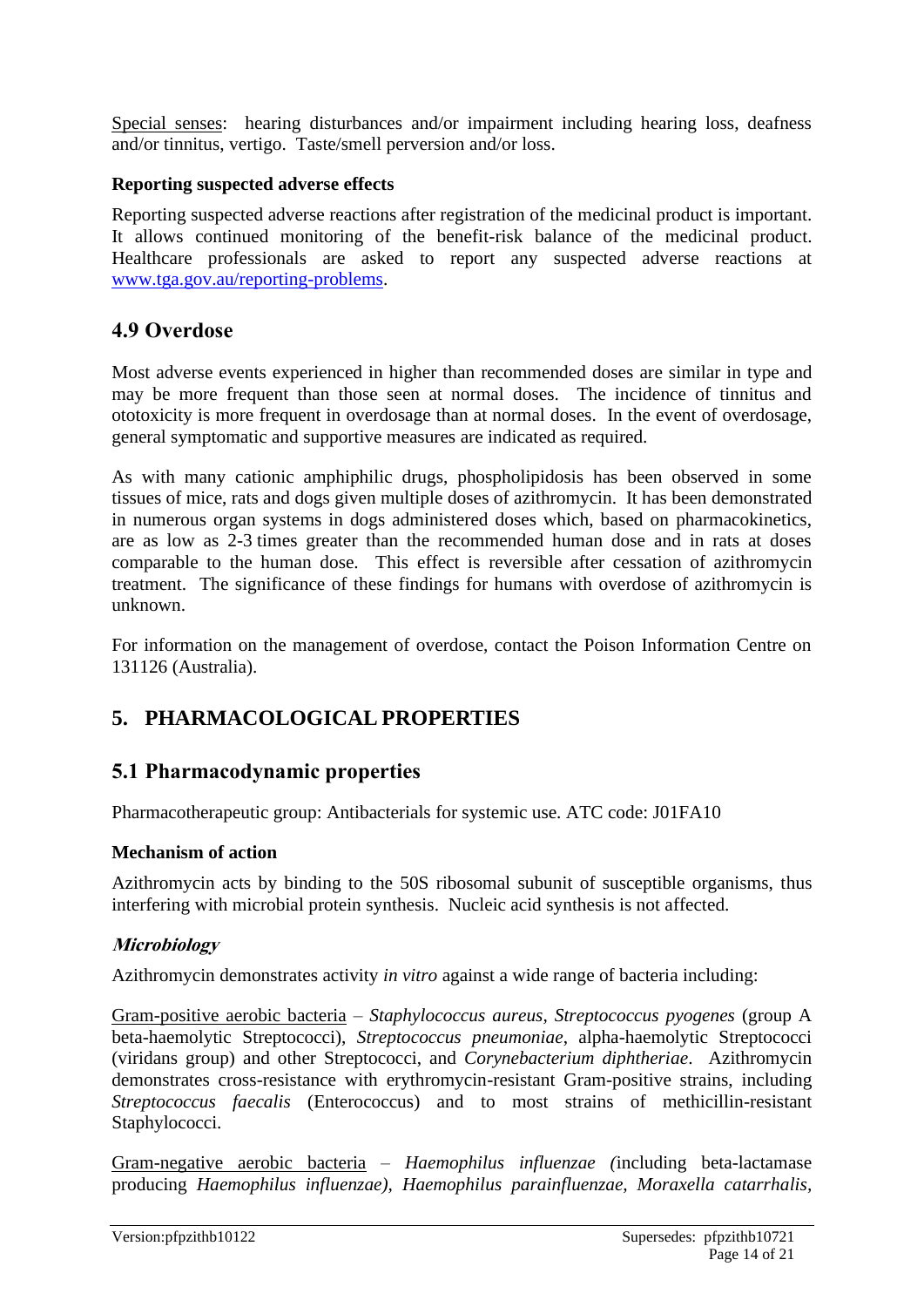*Acinetobacter* species, *Yersinia* species, *Legionella pneumophila*, *Bordetella pertussis, Bordetella parapertussis, Shigella* species, *Pasteurella* species, *Vibrio cholerae* and *parahaemolyticus, Plesiomonas shigelloide*s. Activities against *Escherichia coli, Salmonella enteritidis, Salmonella typhi*, *Enterobacter* species, *Aeromonas hydrophila* and *Klebsiella*  species are variable and susceptibility tests should be performed. *Proteus* specie*s, Serratia*  species, *Morganella* species, and *Pseudomonas aeruginosa* are usually resistant.

Anaerobic bacteria – *Bacteroides fragilis* and *Bacteroides* species, *Clostridium perfringens*, *Peptococcus* species, *Peptostreptococcus* species, *Fusobacterium necrophorum* and *Propionibacterium acnes*.

Organisms of sexually transmitted diseases – Azithromycin is active against *Chlamydia trachomatis* and also shows good activity against *Treponema pallidum*, *Neisseria gonorrhoea*e and *Haemophilus ducreyi*.

Other organisms – *Borrelia burgdorferi* (Lyme disease agent), *Chlamydia pneumoniae*, *Mycoplasma pneumoniae*, *Mycoplasma hominis, Ureaplasma urealyticum, Campylobacter*  species and *Listeria monocytogenes*.

Opportunistic pathogens associated with human immunodeficiency virus (HIV) infections – *Mycobacterium avium-intracellulare* complex (MAC).

Azithromycin demonstrates activity *in vivo* against the following bacteria:

Gram-positive aerobic bacteria - *Staphylococcus aureus, Streptococcus pyogenes* (group A beta-haemolytic Streptococci), *Streptococcus pneumoniae*, alpha-haemolytic Streptococci (viridans group) and other Streptococci.

Gram-negative aerobic bacteria - *Haemophilus influenzae* (including beta-lactamase producing *Haemophilus influenzae), Haemophilus parainfluenzae, Moraxella catarrhalis.*

Other organisms - *Chlamydia trachomatis, Chlamydia pneumoniae, Mycoplasma pneumoniae.*

#### Opportunistic pathogens associated with HIV infections - MAC.

In Australia, macrolide resistance for *Streptococcus pneumoniae* and *Staphylococcus aureus*  has been increasing since the late 1990's. Resistance rates of 15% or more are regularly reported. The use of macrolides should be guided by culture susceptibility results and practice guidelines.

#### **Susceptibility testing**

Dilution or Diffusion techniques – either quantitative (minimal inhibitory concentration [MIC]) or breakpoint, should be used following a regularly updated, recognised and standardised method (e.g. NCCLS). Standardised susceptibility test procedures require the use of laboratory control microorganisms to control the technical aspects of the laboratory procedures.

A report of "Susceptible" indicates that the pathogen is likely to be inhibited when the patient is given the recommended dose. A report of "Intermediate" indicates that the result should be considered equivocal, and if the microorganism is not fully susceptible to alternative, clinically feasible drugs, the test should be repeated. This category implies possible clinical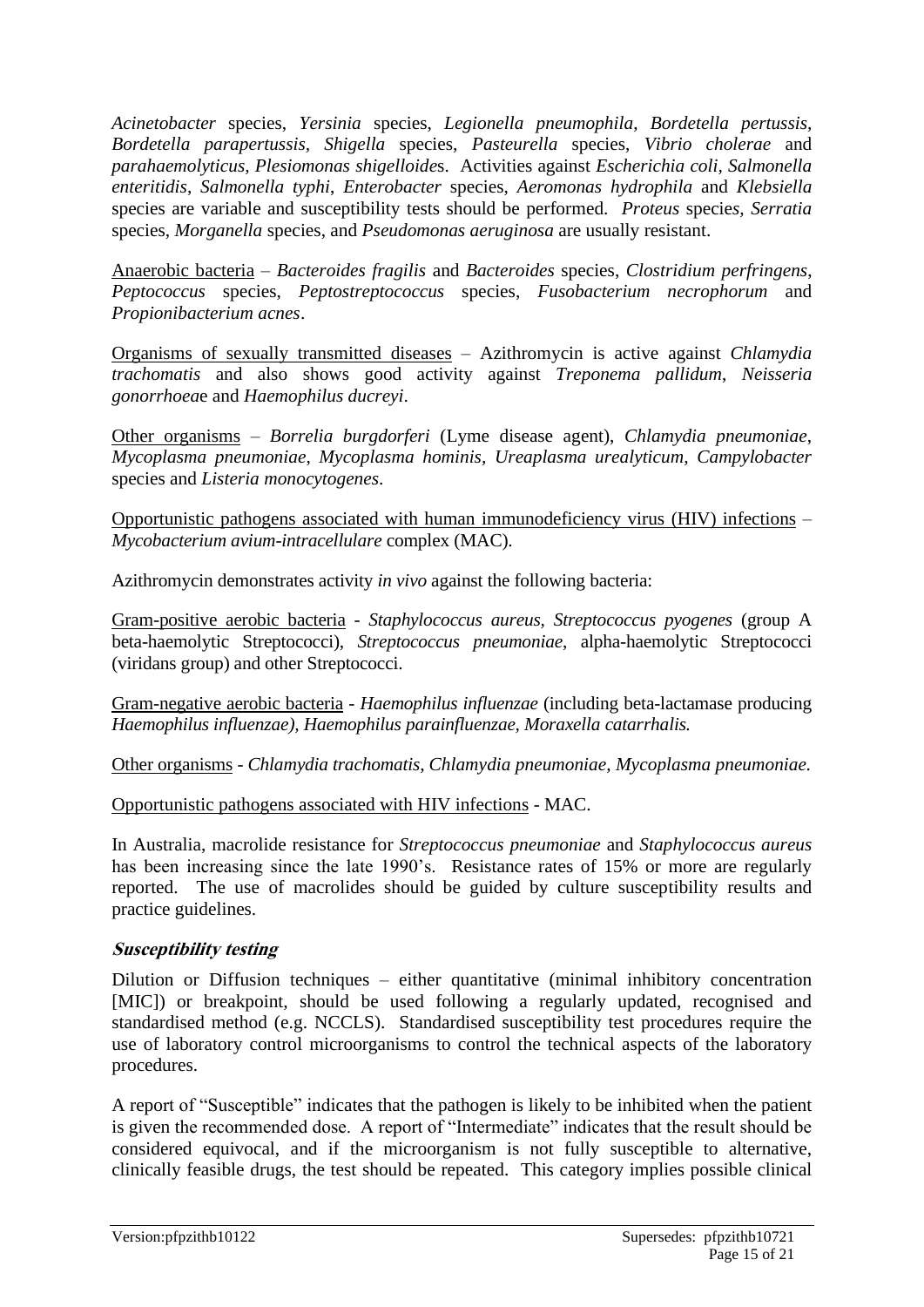applicability in body site where the drug is physiologically concentrated or in situations where high dosage of drug can be used. This category also provides a buffer zone, which prevents small uncontrolled technical factors from causing major discrepancies in interpretation.

A report of "Resistant" indicates that the pathogen is not likely to be inhibited when the patient is given the recommended dose; other therapy should be selected.

#### **Susceptibility testing for Mycobacterium avium complex (MAC)**

The disk diffusion techniques and dilution methods for susceptibility testing against Grampositive and Gram-negative bacteria should not be used for determining azithromycin MIC values against mycobacteria. *In-vitro* susceptibility testing methods and diagnostic products currently available for determining MIC values against MAC organisms have not been established or validated. Azithromycin MIC values will vary depending on the susceptibility testing method employed, composition and pH of media and the utilization of nutritional supplements. Breakpoints to determine whether clinical isolates of *M. avium* or *M. intracellulare* are susceptible to azithromycin have not been established.

#### **Clinical trials**

#### **Disseminated MAC disease prophylaxis**

In a placebo-controlled study patients receiving azithromycin were less than one-half as likely to develop MAC bacteraemia as those on placebo. The 1-year cumulative incidence rate of disseminated MAC disease was 8.24% on azithromycin and 20.22% on placebo.

In a comparative study the risk of developing MAC bacteraemia in patients receiving azithromycin was less than that observed for patients receiving rifabutin. Patients on a combination of azithromycin and rifabutin were approximately one-third as likely to develop MAC bacteraemia as those patients receiving either agent alone. The 1-year cumulative incidence rate of disseminated MAC disease was 7.62% on azithromycin, 15.25% on rifabutin and 2.75% on azithromycin and rifabutin. However, patients receiving the combination were more likely to discontinue therapy due to poor tolerability.

#### **Trachoma**

#### *Trachoma – children and adults*

Information from clinical trial data and published reports of studies supports the efficacy of 20 mg/kg to 1 g, taken either as a single dose or each week for three weeks, in the treatment of trachoma in children and adults. The single dose schedule has not been compared with the three weekly dosing schedule in clinical trials.

#### *Trachoma - repeat courses*

While the statistically significant superiority of a single dose of azithromycin given as a single dose and repeated at 6 months versus a single dose of azithromycin to adults or children with active trachoma has not been determined, information from clinical trial data suggests that the trachoma free period may be extended by a repeat single dose of azithromycin at 6 months.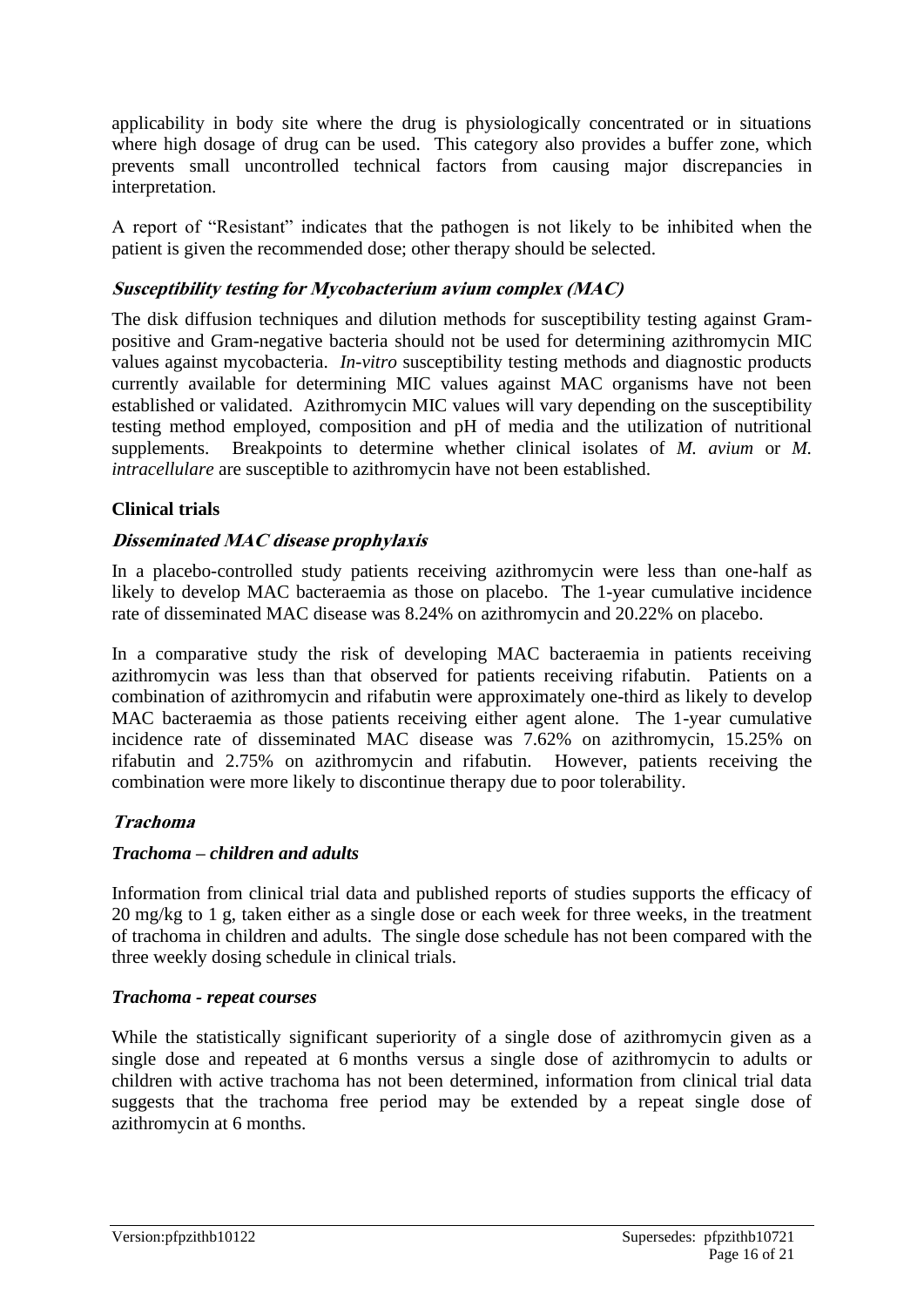### **Pharyngitis/tonsillitis**

In a clinical trial (study 96-001), 501 children aged 2 to 12 years with a clinical diagnoses of acute tonsillitis received azithromycin 10 mg/kg/day or 20 mg/kg/day for 3 days or penicillin V, 50 mg/kg (in 3 divided doses) for 10 days. (Note the recommended dose for penicillin V in Australia is 20 mg/kg/day). Similar clinical efficacy but greater bacteriological eradication was evident at the 20 mg/kg/day dose (the daily dose did not exceed 500 mg). Group A beta –haemolytic Streptococci (GABHS) eradication rates and clinical response rates are detailed below:

| Twore of SHBHS Brewledge Hallo as the B a finite B at 6 |          |        |
|---------------------------------------------------------|----------|--------|
| Treatment                                               | Day $14$ | Day 30 |
| Azithromycin $10 \text{ mg/kg}$                         | 57.8%    | 56.8%  |
| Azithromycin $20 \text{ mg/kg}$                         | 94.2 %   | 82.8%  |
| Penicillin V 50 mg/kg                                   | 84.2 %   | 81.6 % |

*Table 3. GABHS Eradication Rates at Day 14 and Day 30*

*Table 4. Clinical Response Rates (Success) at Day 14*

| Treatment             | Day $14$ |
|-----------------------|----------|
| Azithromycin 10 mg/kg | 94.1 %   |
| Azithromycin 20 mg/kg | 100.0%   |
| Penicillin V 50 mg/kg | 94.5%    |

# **5.2 Pharmacokinetic properties**

#### **Absorption**

### **Capsules and tablets**

Following oral administration of a 500 mg dose, azithromycin is absorbed from the gastrointestinal tract with an absolute bioavailability of 37%. Maximum serum concentration  $(C_{\text{max}})$  of 0.3 - 0.4 µg/mL is achieved in 2 to 3 hours with an area under the curve AUC<sub>(0-24)</sub> of  $2.6 \mu g$  hr/mL.

Food decreases the bioavailability of ZITHROMAX capsules by 50% but has no significant effect on the bioavailability of the ZITHROMAX tablets, even after a high fat meal.

Pharmacokinetics in elderly subjects are substantially the same and no dosage adjustment is necessary. The extent of absorption is unaffected by coadministration with antacid; however,  $C_{\text{max}}$  is reduced by up to 30%. Administration of an 800 mg dose of cimetidine two hours prior to azithromycin had no effect on azithromycin absorption. Azithromycin did not affect the plasma levels or pharmacokinetics of carbamazepine, methylprednisolone, zidovudine or multiple oral doses of theophylline (see Section 4.5, Interactions with other medicines and other forms of interactions).

#### **Distribution**

Serum concentrations decline in a polyphasic pattern, resulting in an average terminal halflife of 68 hours. The high values for apparent steady-state volume of distribution (31.1 L/kg) and plasma clearance (630 mL/min) suggest that the prolonged half-life is due to extensive uptake and subsequent release of drug from tissues. Azithromycin concentrations in the cerebro-spinal fluid are very low. Concentrations in the peritoneal fluid are also very low.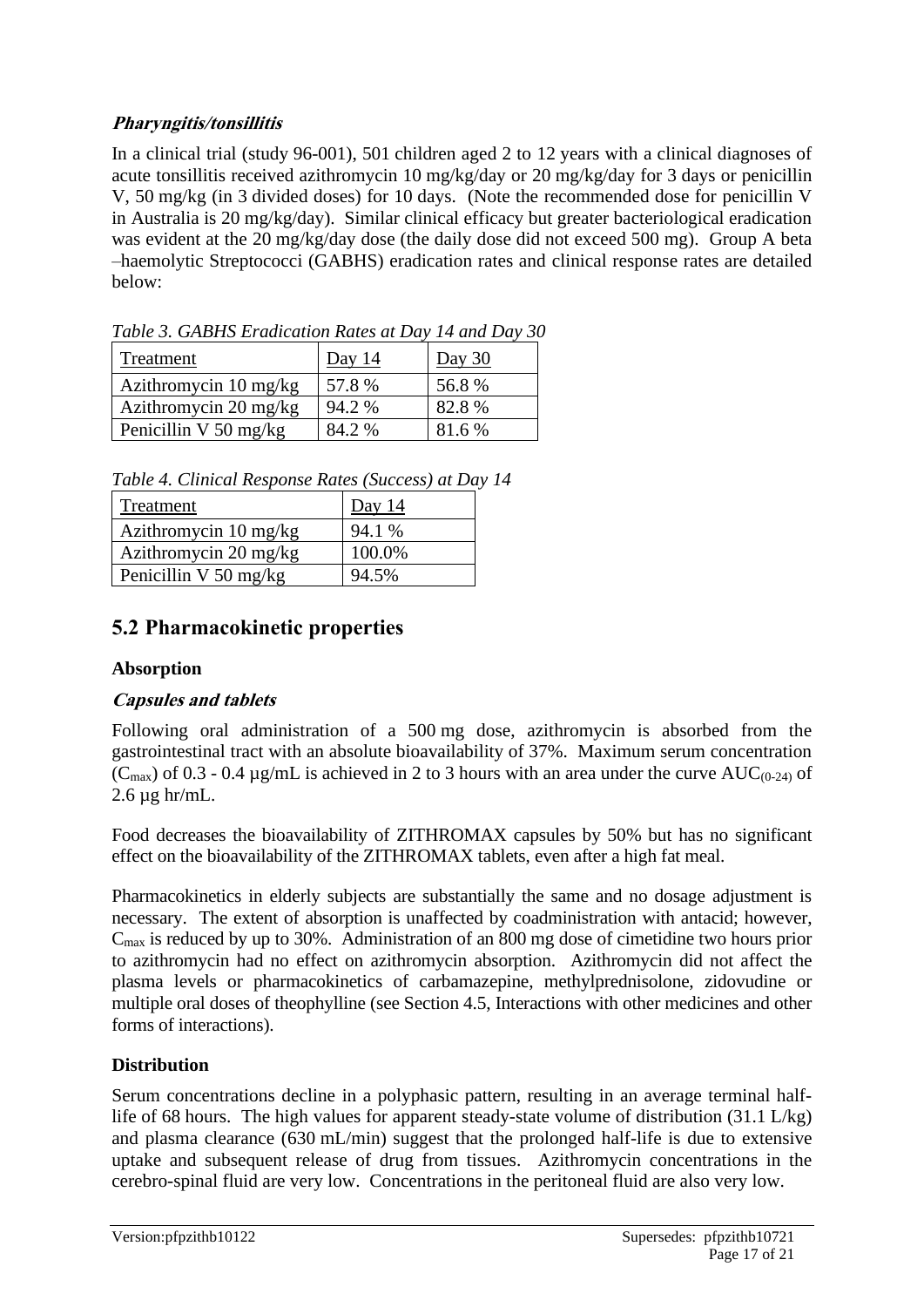Azithromycin is distributed widely throughout the body. Rapid movement of azithromycin from blood into tissues results in significantly higher azithromycin concentrations in tissues than in plasma (from 1-60 times the maximum observed concentration in plasma). It appears to be concentrated intracellularly. Concentrations in tissues, such as lung, tonsil and prostate, etc exceed the MIC90 for likely pathogens after a single dose of 500 mg, and remain high after serum or plasma concentrations decline to below detectable levels. Mean peak concentrations observed in peripheral leucocytes, the site of MAC infection, were  $140 \mu g/mL$ and remained above 32 µg/mL for approximately 60 hours following a single 1200 mg oral dose.

The serum protein binding of azithromycin is variable in the concentration range approximating human exposure, decreasing from 51% at 0.02 µg/mL to 7% at 2 µg/mL.

#### **Metabolism**

Very high concentrations of unchanged drug have been found, together with 10 metabolites, formed by N- and O-demethylation, hydroxylation of the desosamine and aglycone rings, and cleavage of the cladinose conjugate. Comparison of HPLC and microbiological assays in tissues suggests that metabolites play no part in the microbiological activity of azithromycin.

#### **Excretion**

Approximately 12% of an intravenously administered dose is excreted in the urine over 3 days as the parent drug, the majority in the first 24 hours. Biliary excretion of azithromycin is a major route of elimination for unchanged drug following oral administration.

Following a single oral dose of azithromycin 1 gram, the pharmacokinetics in subjects with mild to moderate renal impairment (GFR  $10 - 80$  mL/min) were not affected. Statistically significant differences in AUC<sub>0-120</sub> (8.8  $\mu$ g.hr/mL vs. 11.7  $\mu$ g.hr/mL), C<sub>max</sub> (1.0  $\mu$ g/mL vs. 1.6  $\mu$ g/mL) and CLr (2.3 mL/min/kg vs. 0.2 mL/min/kg) were observed between subjects with severe renal impairment (GFR <10 mL/min) and subjects with normal renal function.

In patients with mild (Class A) to moderate (Class B) hepatic impairment, there is no evidence of a marked change in serum pharmacokinetics of azithromycin compared to those with normal hepatic function. In these patients, urinary recovery of azithromycin appears to increase, perhaps to compensate for reduced hepatic clearance.

Azithromycin did not affect the prothrombin time response to a single dose of warfarin. However, prudent medical practice dictates careful monitoring of prothrombin time in all patients.

#### *Powder for oral suspension*

Bioavailability studies in the fed and fasted state have been conducted with azithromycin. Administration of azithromycin immediately following a high fat meal resulted in a slight increase in the rate of absorption but no change in the fraction of the dose absorbed. This effect is probably of no clinical significance. A separate bioavailability study has confirmed bioequivalence between the powder for suspension and sachet.

Azithromycin has similar pharmacokinetic characteristics in adults and children. There is a linear relationship between AUC and Cmax and dose, for doses between 10 and 20 mg/kg daily in children.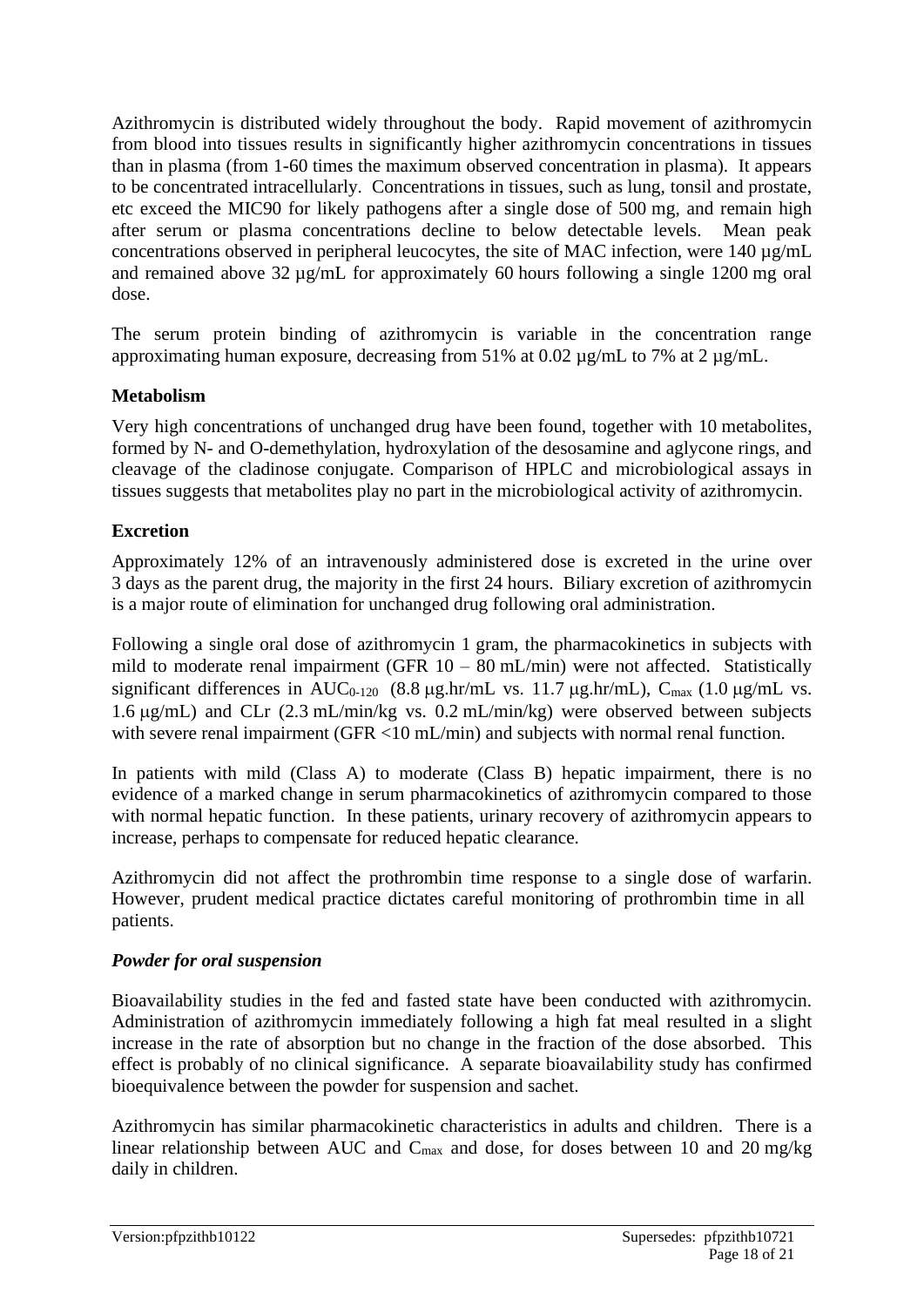# **5.3 Preclinical safety data**

#### **Genotoxicity**

Azithromycin showed no genotoxic potential in a range of standard laboratory tests for gene mutations and chromosomal damage.

#### **Carcinogenicity**

No studies have been done to determine the carcinogenic potential of azithromycin in animals.

# **6. PHARMACEUTICAL PARTICULARS**

# **6.1 List of excipients**

Zithromax capsules contain the following inactive ingredients: gelatin, lactose, magnesium stearate, maize starch, sodium lauryl sulfate, TekPrint SW-9008 Black Ink (ARTG PI No 2328) and titanium dioxide.

Zithromax tablets contain the following inactive ingredients: pregelatinised maize starch, calcium hydrogen phosphate, croscarmellose sodium, magnesium stearate, and sodium lauryl sulfate. The coating of the tablets contains lactose monohydrate, hypromellose, titanium dioxide and triacetin.

Zithromax powder for oral suspension contains the following inactive ingredients: sucrose, tribasic sodium phosphate, hyprolose, xanthan gum, Spray Dried Artificial Cherry 11929 (ARTG PI No 2470), Spray Dried Artificial Banana 15223 (ARTG PI No 2469) and Crema Vaniglia N11489 Polvere SC613737 AR (ARTG PI No 117797).

### **6.2 Incompatibilities**

Incompatibilities were either not assessed or not identified as part of the registration of this medicine.

### **6.3 Shelf life**

In Australia, information on the shelf life can be found on the public summary of the Australian Register of Therapeutic Goods (ARTG). The expiry date can be found on the packaging.

### **6.4 Special precautions for storage**

Store below 30°C.

Powder for oral suspension

After reconstitution, the suspension should be stored below 30°C and any remaining suspension discarded after 10 days.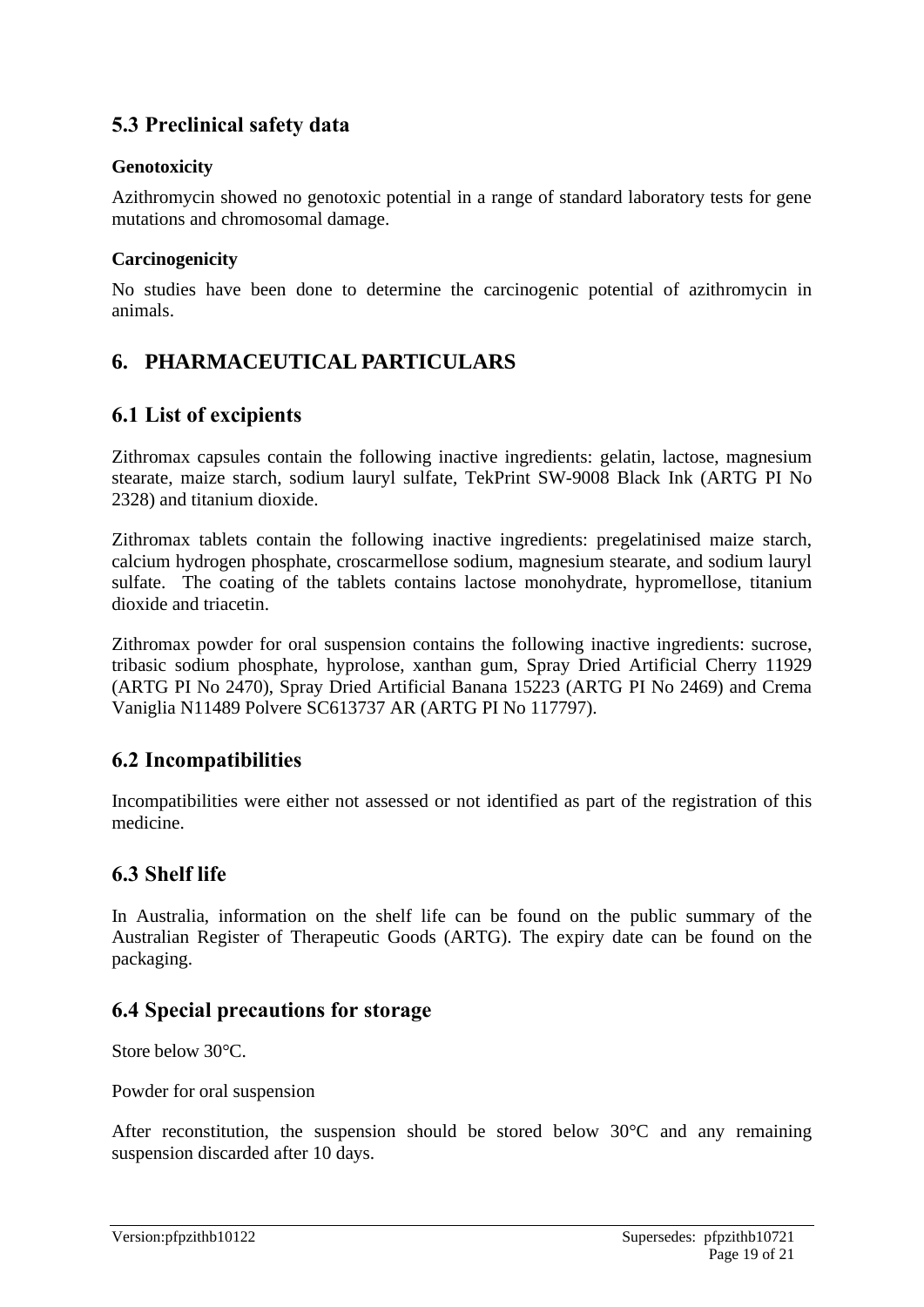# **6.5 Nature and contents of container**

ZITHROMAX capsules 250mg† are packaged in PVC/aluminium blister packs of 4 or 6 capsules.

ZITHROMAX tablets 250 mg<sup>†</sup> are packaged in PVC/aluminium blister packs of 2, 4, 6 and 30 tablets.

ZITHROMAX tablets 500 mg are packaged in PVC/aluminium blister packs of 2, 3 and 15† tablets.

ZITHROMAX 600 mg are packaged in PVC/aluminium blister packs of  $2^{\dagger}$ , 8 and  $24^{\dagger}$  tablets.

ZITHROMAX powder for oral suspension is supplied in four pack sizes: 600 mg/15 mL, 900mg /22.5 mL<sup>†</sup>, 1200 mg/30 mL<sup>†</sup> and 1500 mg/37.5 mL<sup>†</sup> (when reconstituted) packaged in HDPE bottles.

† Not currently marketed in Australia.

# **6.6 Special precautions for disposal**

In Australia, any unused medicine or waste material should be disposed of by taking to your local pharmacy.

# **6.7 Physicochemical properties**

Azithromycin is the first of a new class of antibiotics designated chemically as azalides, a subclass of macrolides, available for oral administration. Azithromycin, chemically 9-deoxo-9a-aza-9a-methyl-9a-homoerythromycin A, contains a methyl substituted nitrogen atom at position 9A of the lactone ring.

Azithromycin dihydrate is a white crystalline powder with a chemical formula of  $C_{38}H_{72}N_2O_{12}$ .  $2H_2O$  and a molecular weight of 785.0.

#### **Chemical structure**